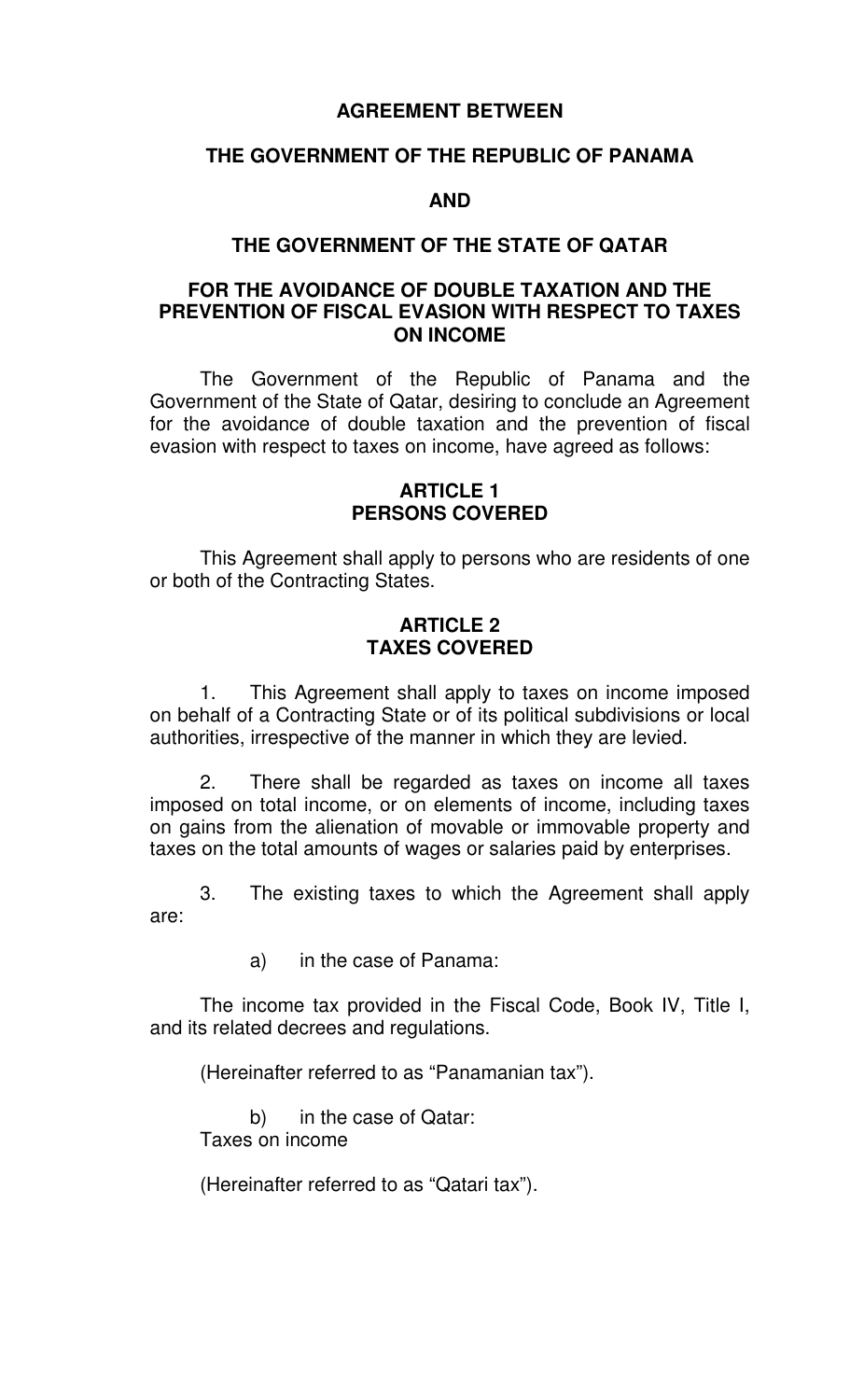4. The Agreement shall apply also to any identical or substantially similar taxes that are imposed after the date of signature of the Agreement in addition to, or in place of, the existing taxes. The competent authorities of the Contracting States shall notify each other of any significant changes that have been made in their taxation laws.

#### **ARTICLE 3 GENERAL DEFINITIONS**

1. For the purposes of this Agreement, unless the context otherwise requires:

a) the term "Panama" means the Republic of Panama and, when used in a geographical sense, means the territory of the Republic of Panama, including inland waters, its airspace, the territorial sea and any area outside the territorial sea upon which, in accordance with International Law and on application of its domestic legislation, the Republic of Panama exercises, or may exercise in the future, jurisdiction or sovereign rights with respect to the seabed, its subsoil and superjacent waters, and their natural resources;

b) the term "Qatar" means the State of Qatar's lands, internal waters, territorial sea including its bed and subsoil, the air space over them, the exclusive economic zone and the continental shelf, over which the State of Qatar exercises sovereign rights and jurisdiction in accordance with the provisions of international law and Qatar's national laws and regulations;

c) the terms "a Contracting State" and "the other Contracting State" mean Panama or Qatar as the context requires;

d) the term "person" includes an individual, a company and any other body of persons which is treated as an entity for tax purposes;

e) the term "company" means any body corporate or any entity that is treated as a body corporate for tax purposes;

f) the terms "enterprise of a Contracting State" and "enterprise of the other Contracting State" mean respectively an enterprise carried on by a resident of a Contracting State and an enterprise carried on by a resident of the other Contracting State;

g) the term "international traffic" means any transport by a ship or aircraft operated by an enterprise resident of a Contracting State, except when the ship or aircraft is operated solely between places in the other Contracting State;

h) the term "competent authority" means: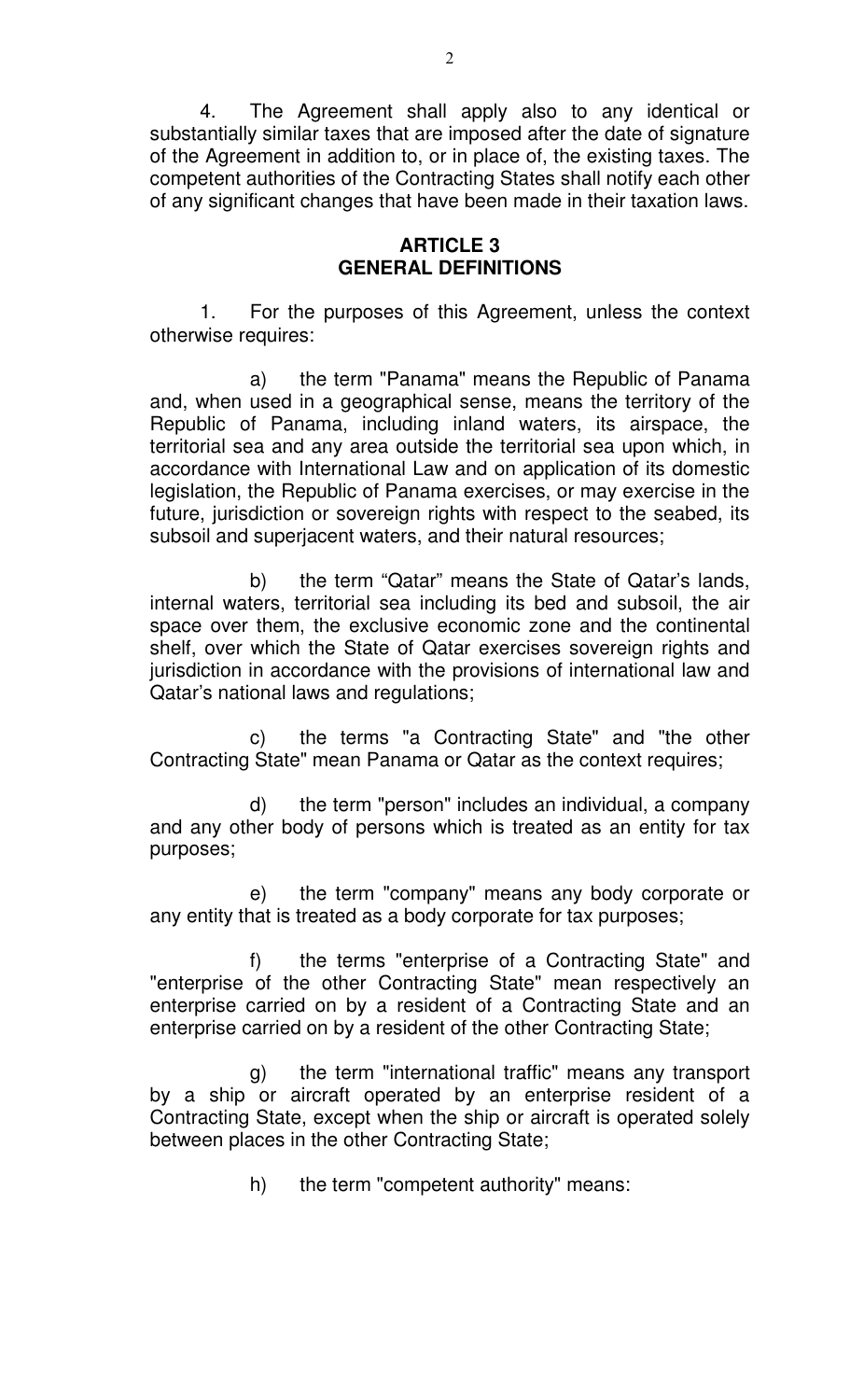(i) in the case of Panama, the Ministry of Economy and Finance or its authorized representative;

(ii) in the case of Qatar, the Ministry of Economy and Finance or its authorized representative;

i) the term "national" in relation to a Contracting State, means:

(i) any individual possessing the nationality or citizenship of that Contracting State; and

(ii) any legal person, partnership or association deriving its status as such from the laws in force in that Contracting State.

2. As regards the application of the Agreement at any time by a Contracting State, any term not defined therein shall, unless the context otherwise requires, have the meaning that it has at that time under the law of that State for the purposes of the taxes to which the Agreement applies, any meaning under the applicable tax laws of that State prevailing over a meaning given to the term under other laws of that State.

## **ARTICLE 4 RESIDENT**

1. For the purposes of this Agreement, the term "resident of a Contracting State" means:

a) in the case of Panama, any person who, under the laws of Panama, is liable to income tax therein by reason of his domicile, residence, place of incorporation, place of management or any other criterion of a similar nature, and also includes Panama and any political subdivision or local authority thereof. This term, however, does not include any person who is liable to tax in Panama in respect only of income from sources in Panama;

b) in the case of Qatar, any individual who has a permanent home, his centre of vital interest, or habitual abode in Qatar, and a company incorporated or having its place of effective management in Qatar. The term also includes the State of Qatar and any local authority, political subdivision or statutory body thereof.

2. Where by reason of the provisions of paragraph 1 an individual is a resident of both Contracting States, then his status shall be determined as follows:

a) he shall be deemed to be a resident only of the State in which he has a permanent home available to him; if he has a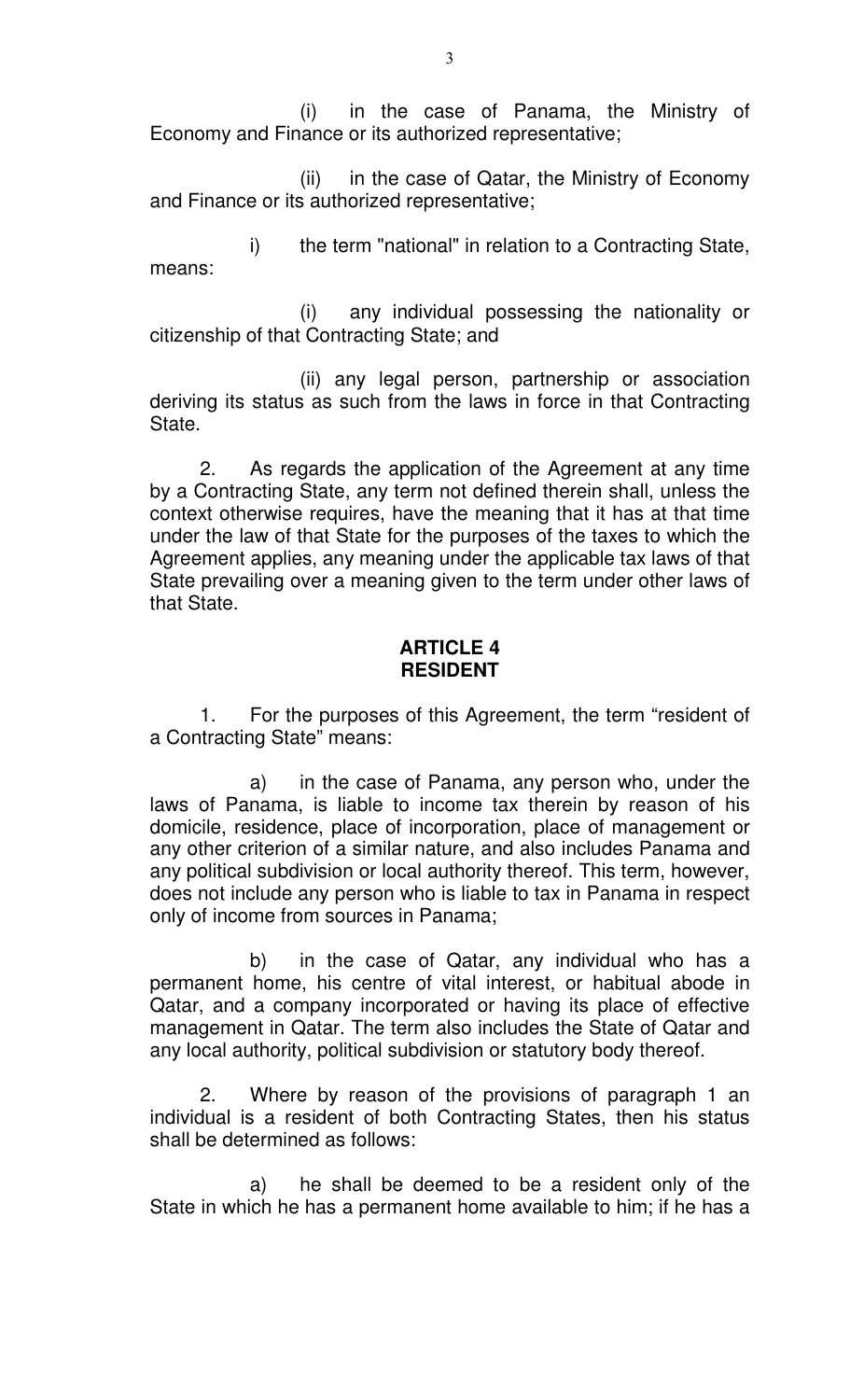permanent home available to him in both States, he shall be deemed to be a resident only of the State with which his personal and economic relations are closer (centre of vital interests);

b) if the State in which he has his centre of vital interests cannot be determined, or if he has no permanent home available to him in either Contracting State, he shall be deemed to be a resident only of the Contracting State in which he has an habitual abode;

c) if he has an habitual abode in both States or in neither of them, he shall be deemed to be a resident only of the State of which he is a national;

d) if the residence status of an individual cannot be determined in accordance with the provisions of subparagraphs a), b) and c) above, then the competent authorities of the Contracting States shall settle the question by mutual agreement.

3. Where by reason of the provisions of paragraph 1 a person other than an individual is a resident of both Contracting States, then it shall be deemed to be a resident only of the State in which its place of effective management is situated.

## **ARTICLE 5 PERMANENT ESTABLISHMENT**

1. For the purposes of this Agreement, the term "Permanent Establishment" means a fixed place of business through which the business of an enterprise is wholly or partly carried on.

- 2. The term "permanent establishment" includes especially:
	- a) a place of management;
	- b) a branch;
	- c) an office;
	- d) a factory;
	- e) a workshop or a premise used as sales outlet; and

g) a mine, an oil or gas well, a quarry or any other place of exploration, extraction or exploitation of natural resources.

3. The term "permanent establishment" also encompasses:

a) a building site, a construction, assembly or installation project or any supervisory activity in connection with such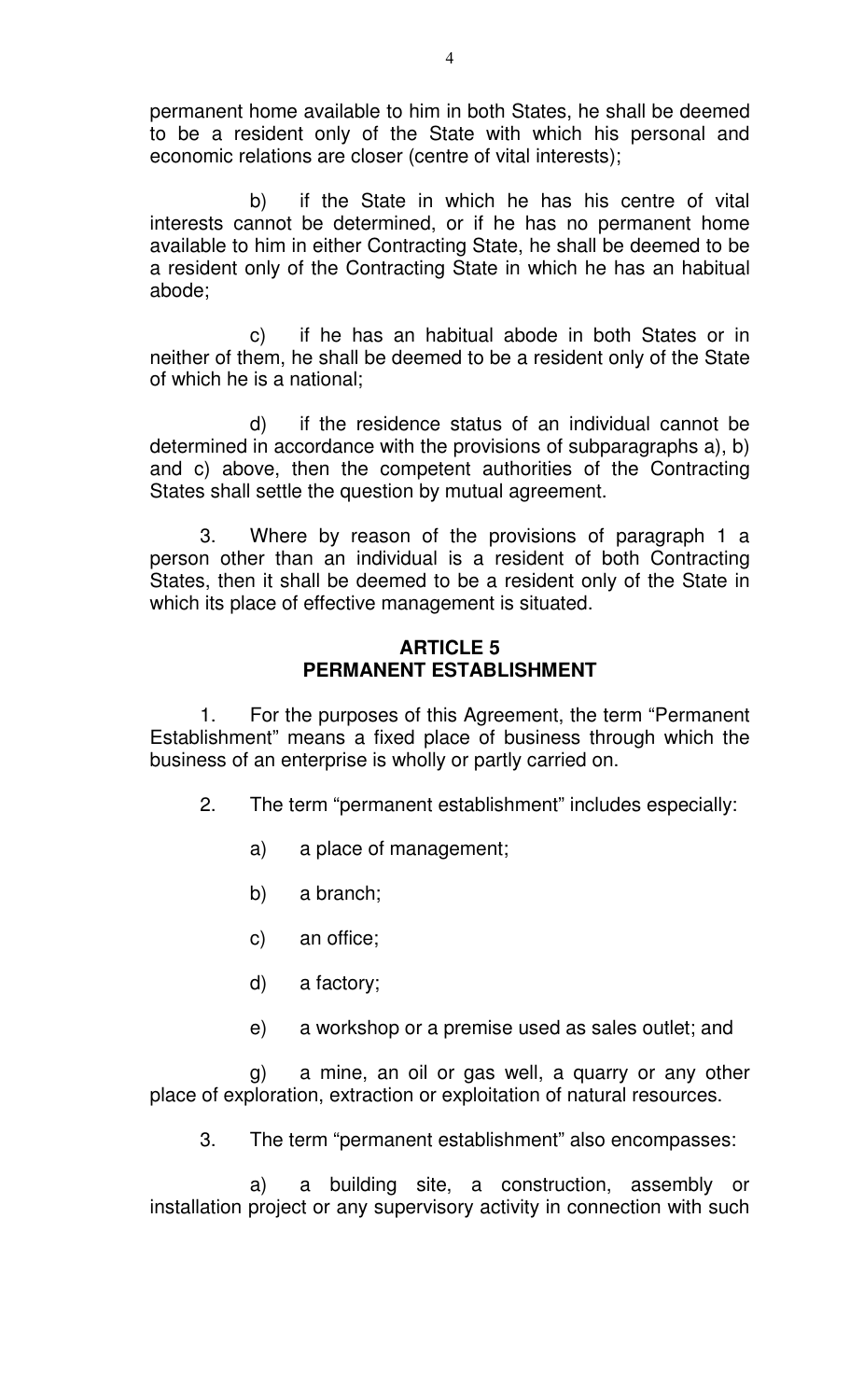site or project, but only where such site, project or activity continues for period or periods aggregating more than six months within any twelve month period; and

b) the furnishing of services, including consultancy services, by an enterprise through employees or other personnel engaged by the enterprise for such purpose, but only if the activities of that nature continue (for the same or a connected project) within a Contracting State for period or periods aggregating more than six months within any twelve month period.

4. Notwithstanding the preceding provisions of this Article, the term "Permanent Establishment" shall be deemed not to include:

a) the use of facilities solely for the purpose of storage, display or delivery of goods or merchandise belonging to the enterprise;

b) the maintenance of a stock of goods or merchandise belonging to the enterprise solely for the purpose of storage, display or delivery;

c) the maintenance of a stock of goods or merchandise belonging to the enterprise solely for the purpose of processing by another enterprise;

d) the maintenance of a fixed place of business solely for the purpose of purchasing goods or merchandise or of collecting information, for the enterprise;

e) the maintenance of a fixed place of business solely for the purpose of carrying on, for the enterprise, any other activity of a preparatory or auxiliary character; or

f) the maintenance of a fixed place of business solely for any combination of activities mentioned in subparagraphs a) to e), provided that the overall activity of the fixed place of business resulting from this combination is of a preparatory or auxiliary character.

5. Notwithstanding the provisions of paragraphs 1, 2 and 3 where a person, other than an agent of an independent status to whom the provisions of paragraph 6 apply, is acting in a Contracting State on behalf of an enterprise of the other Contracting State, said enterprise shall be deemed to have a permanent establishment in the first mentioned State with respect to any activities that said person undertakes for the enterprise if said person:

a) has, and habitually exercises, in that Contracting State an authority to conclude contracts in the name of the enterprise,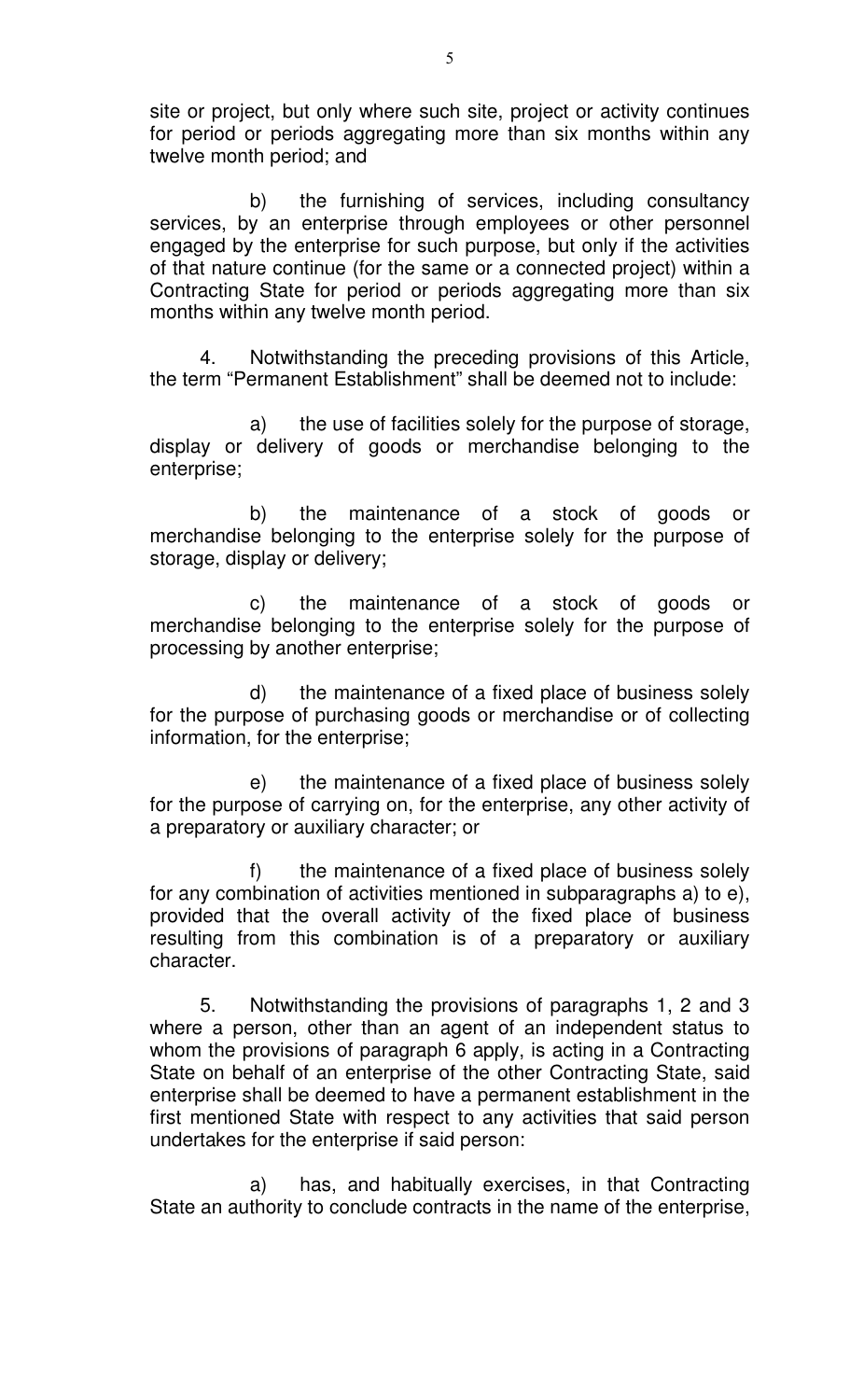unless the activities of such person are limited to those mentioned in paragraph 4 which, if exercised through a fixed place of business, would not make this fixed place of business a permanent establishment under the provisions of that paragraph; or

b) has no such powers, but habitually maintains in the first mentioned State a warehouse for goods or merchandise which is regularly used to deliver goods or merchandise in the name of the enterprise, if the goods or merchandise are sold in the Contracting State where the warehouse is located.

6. An enterprise shall not be deemed to have a permanent establishment in a Contracting State merely because it carries on business in that State through a broker, general commission agent or any other agent of an independent status, provided that such persons are acting in the ordinary course of their business. However, when the activities of such an agent are devoted wholly or almost wholly on behalf of that enterprise, and conditions are made or imposed between that enterprise and the agent in their commercial and financial relations which differ from those which would have been made between independent enterprises, he will not be considered an agent of an independent status within the meaning of this paragraph.

7. Notwithstanding the preceding provisions of this Article, an insurance enterprise of a Contracting State shall, except in regard to reinsurance, be deemed to have a permanent establishment in the other Contracting State if it collects premiums in the territory of that State or insures risks situated therein through a person other than an agent of independent status to whom paragraph 6 applies.

8. The fact that a company which is a resident of a Contracting State controls or is controlled by a company which is a resident of the other Contracting State, or which carries on business in that other State (whether through a permanent establishment or otherwise), shall not of itself constitute either company a permanent establishment of the other.

#### **ARTICLE 6 INCOME FROM IMMOVABLE PROPERTY**

1. Income derived by a resident of a Contracting State from immovable property (including income from agriculture or forestry) situated in the other Contracting State may be taxed in that other State.

2. The term "immovable property" shall have the meaning which it has under the law of the Contracting State in which the property in question is situated. The term shall in any case include property accessory to immovable property, livestock and equipment used in agriculture and forestry, rights to which the provisions of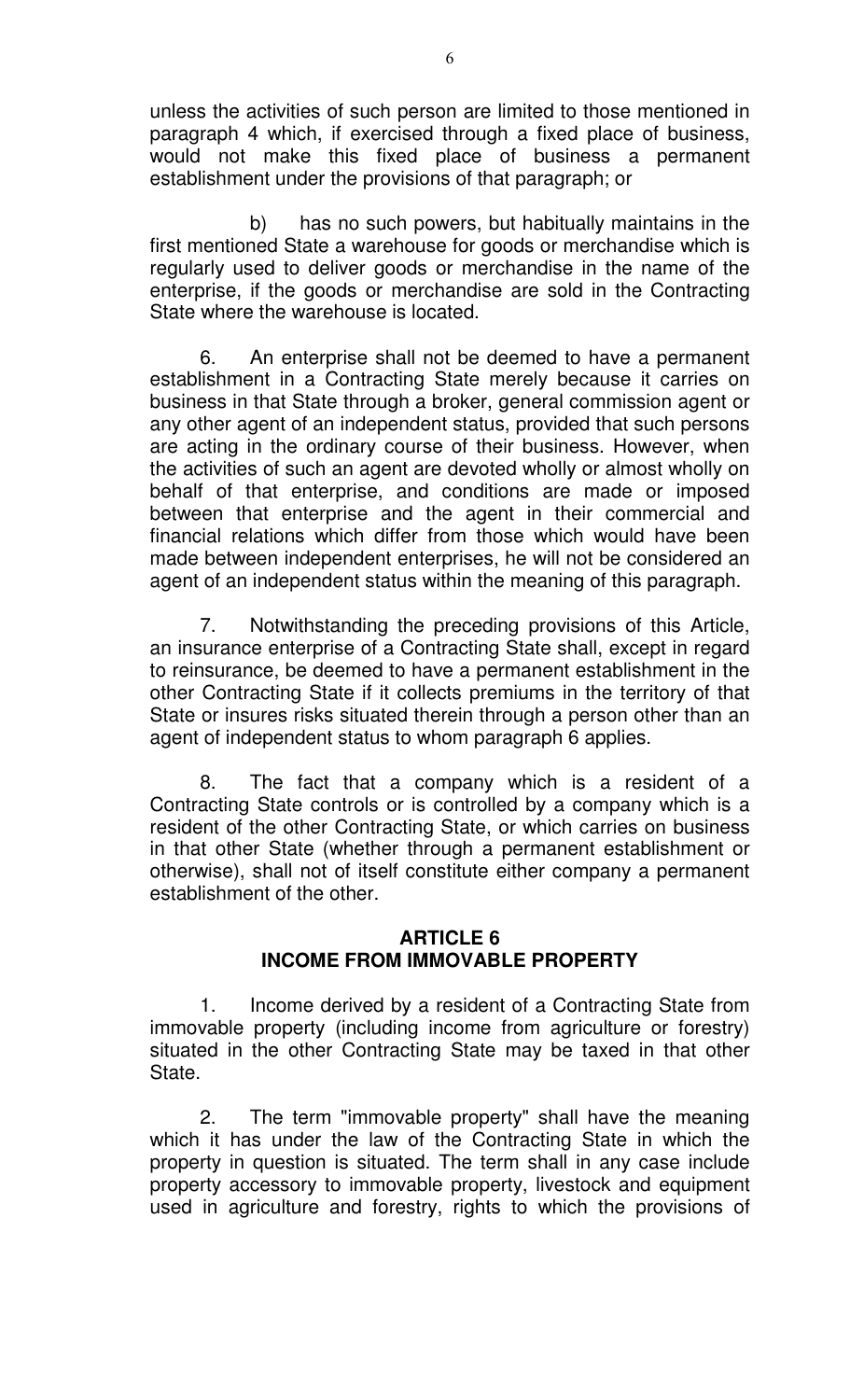general law respecting landed property apply, usufruct of immovable property and rights to variable or fixed payments as consideration for the working of, or the right to work, mineral deposits, sources and other natural resources; ships and aircraft shall not be regarded as immovable property.

3. The provisions of paragraph 1 shall apply to income derived from the direct use, letting, or use in any other form of immovable property.

4. The provisions of paragraphs 1 and 3 shall also apply to the income from immovable property of an enterprise and to income from immovable property used for the performance of independent personal services.

#### **ARTICLE 7 BUSINESS PROFITS**

1. The profits of an enterprise of a Contracting State shall be taxable only in that State unless the enterprise carries on business in the other Contracting State through a permanent establishment situated therein. If the enterprise carries on business as aforesaid, the profits of the enterprise may be taxed in the other State but only so much of them as is attributable to that permanent establishment.

2. Subject to the provisions of paragraph 3, where an enterprise of a Contracting State carries on business in the other Contracting State through a permanent establishment situated therein, there shall in each Contracting State be attributed to that permanent establishment the profits which it might be expected to make if it were a distinct and separate enterprise engaged in the same or similar activities under the same or similar conditions and dealing wholly independently with the enterprise of which it is a permanent establishment.

3. In the determination of the profits of a permanent establishment, there shall be allowed as deductions expenses which are incurred for the purposes of the permanent establishment, including executive and general administrative expenses so incurred, whether in the State in which the permanent establishment is situated or elsewhere, which are allowed under the provisions of the domestic law of the Contracting State in which the permanent establishment is situated.

4. Insofar as it has been customary in a Contracting State to determine the profits to be attributed to a permanent establishment on the basis of an apportionment of the total profits of the enterprise to its various parts, nothing in paragraph 2 shall preclude that Contracting State from determining the profits to be taxed by such an apportionment as may be customary; the method of apportionment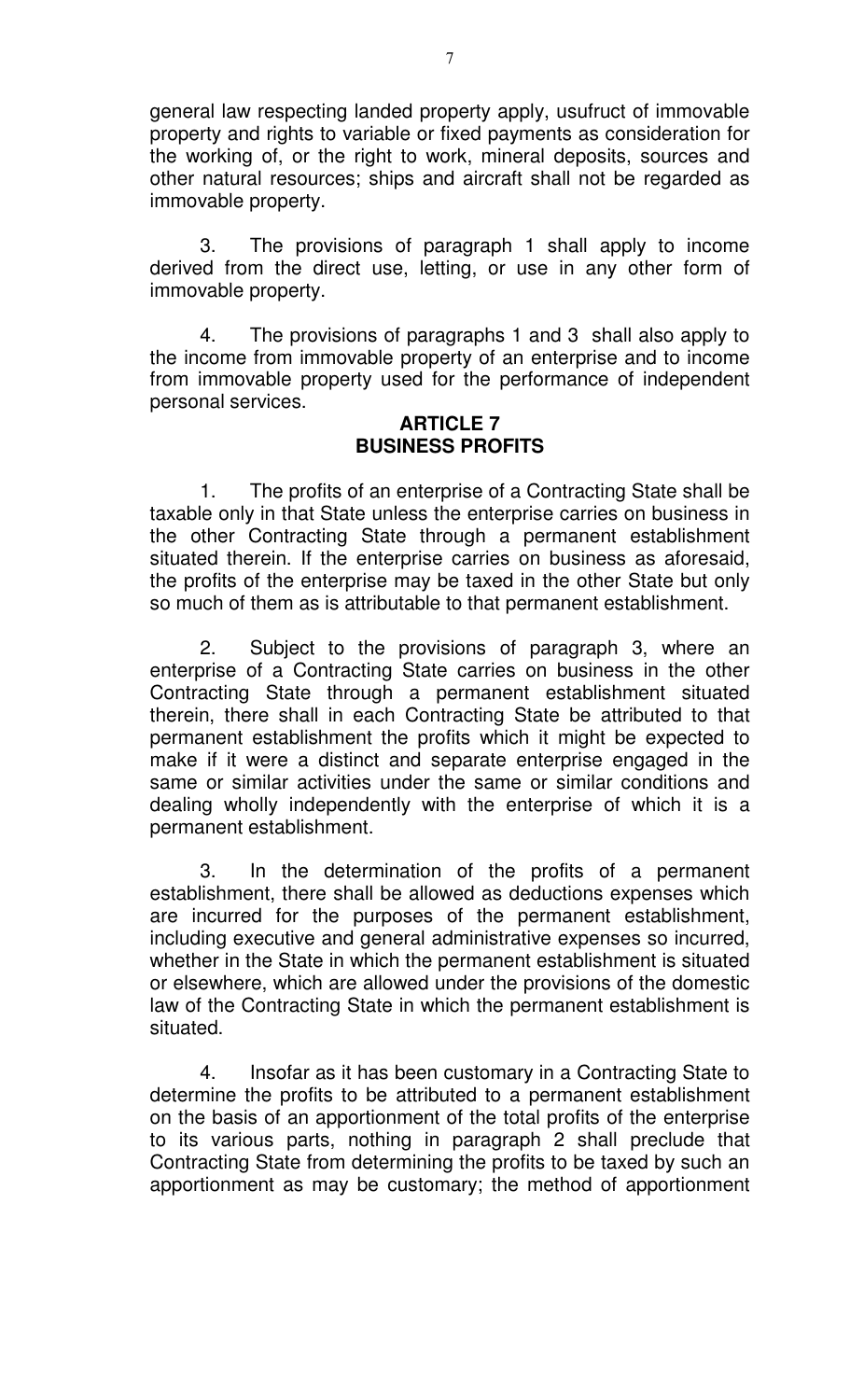adopted shall, however, be such that the result shall be in accordance with the principles contained in this Article.

5. No profits shall be attributed to a permanent establishment by reason of the mere purchase by that permanent establishment of goods or merchandise for the enterprise.

6. For the purposes of the preceding paragraphs, the profits to be attributed to the permanent establishment shall be determined by the same method year by year unless there is good and sufficient reason to the contrary.

7. Where profits include items of income which are dealt with separately in other Articles of this Agreement, then the provisions of those Articles shall not be affected by the provisions of this Article.

## **ARTICLE 8 SHIPPING AND AIR TRANSPORT**

1. Profits of an enterprise of a Contracting State from the operation of ships or aircraft in international traffic shall be taxable only in that State.

2. The provisions of paragraph 1 apply as well to the benefits originating from the participation in a "pool", consortium or joint venture or in an international organization or agency engaged in international traffic, but only with regards to the share of the benefits attributable to each participant proportionally to its participation in the joint enterprise.

## **ARTICLE 9 ASSOCIATED ENTERPRISES**

1. Where:

a) an enterprise of a Contracting State participates directly or indirectly in the management, control or capital of an enterprise of the other Contracting State, or

b) the same persons participate directly or indirectly in the management, control or capital of an enterprise of a Contracting State and an enterprise of the other Contracting State,

and in either case conditions are made or imposed between the two enterprises in their commercial or financial relations which differ from those which would be made between independent enterprises, then any profits which would, but for those conditions, have accrued to one of the enterprises, but, by reason of those conditions, have not so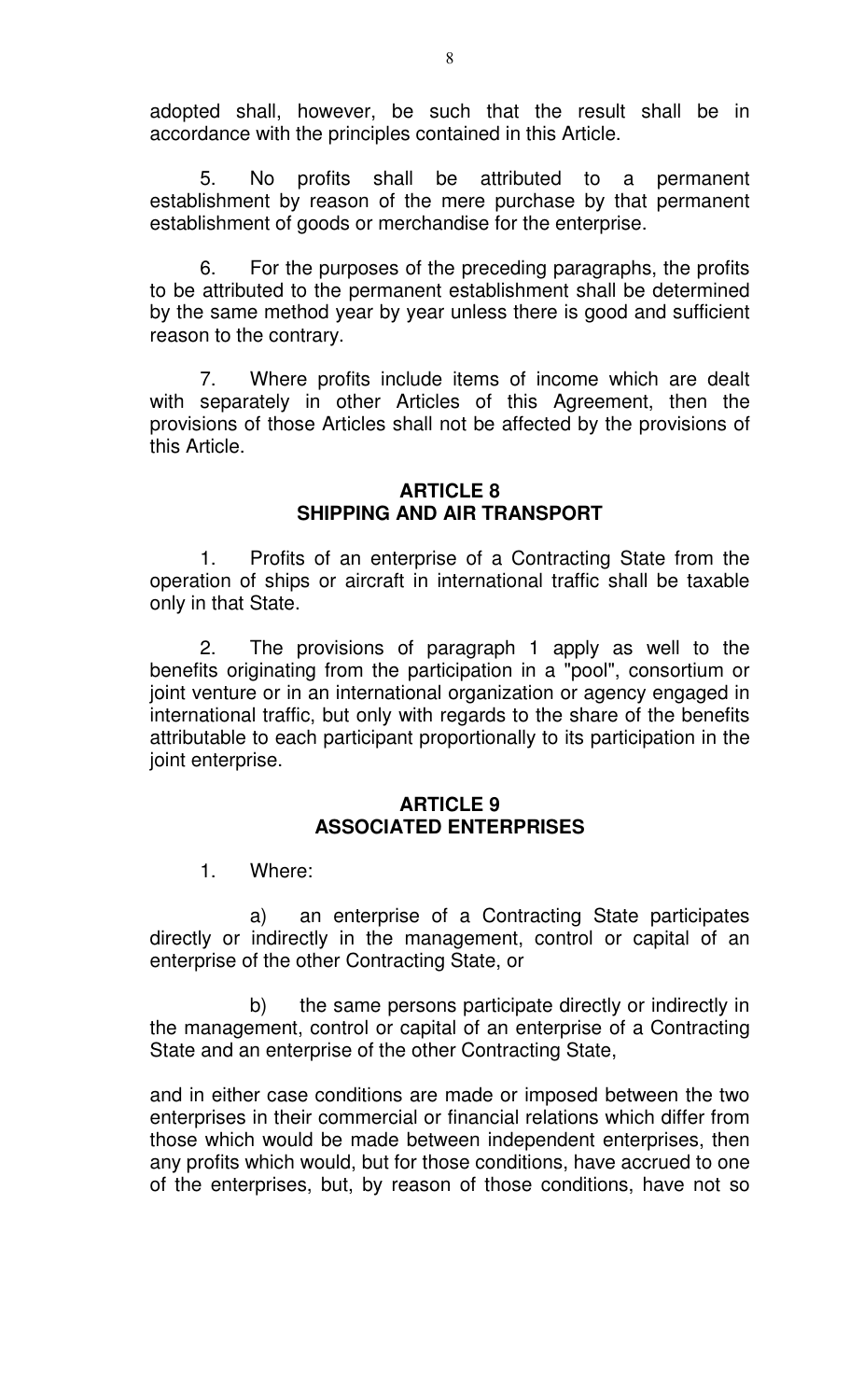accrued, may be included in the profits of that enterprise and taxed accordingly.

2. Where a Contracting State includes in the profits of an enterprise of that State - and taxes accordingly - profits on which an enterprise of the other State has been charged to tax in that other State and the profits so included are profits which would have accrued to the enterprise of the first-mentioned State if the conditions made between the two enterprises had been those which would have been made between independent enterprises, then that other State may make an appropriate adjustment to the amount of the tax charged therein on those profits. In determining such adjustment, due regard shall be had to the other provisions of this Agreement and the competent authorities of the Contracting States shall, if necessary, consult each other.

#### **ARTICLE 10 DIVIDENDS**

1. Dividends paid by a company which is a resident of a Contracting State to a resident of the other Contracting State may be taxed in that other State.

2. However, such dividends may also be taxed in the Contracting State of which the company paying the dividends is a resident and according to the laws of that State, but if the beneficial owner of the dividend is a resident of the other Contracting State, the tax so charged shall not exceed 6 percent.

This paragraph shall not affect the taxation of the company in respect of the profits out of which the dividends are paid.

3. Notwithstanding the provisions of paragraph 2, dividends paid by a company which is a resident of a Contracting State shall be taxable only in the other Contracting State if the beneficial owner of the dividends is that other State itself, a political subdivision, a local authority, or the Central Bank thereof, a pension fund, an Investment Authority or any other institution or fund, which is recognized as an integral part of that State, political subdivision or local authority, as shall be agreed by mutual agreement of the competent authorities of the Contracting States.

4. The term "dividends" as used in this Article means income from shares or other rights, not being debt-claims, participating in profits, as well as income from other corporate rights which is subjected to the same taxation treatment as income from shares by the laws of the State of which the company making the distribution is a resident.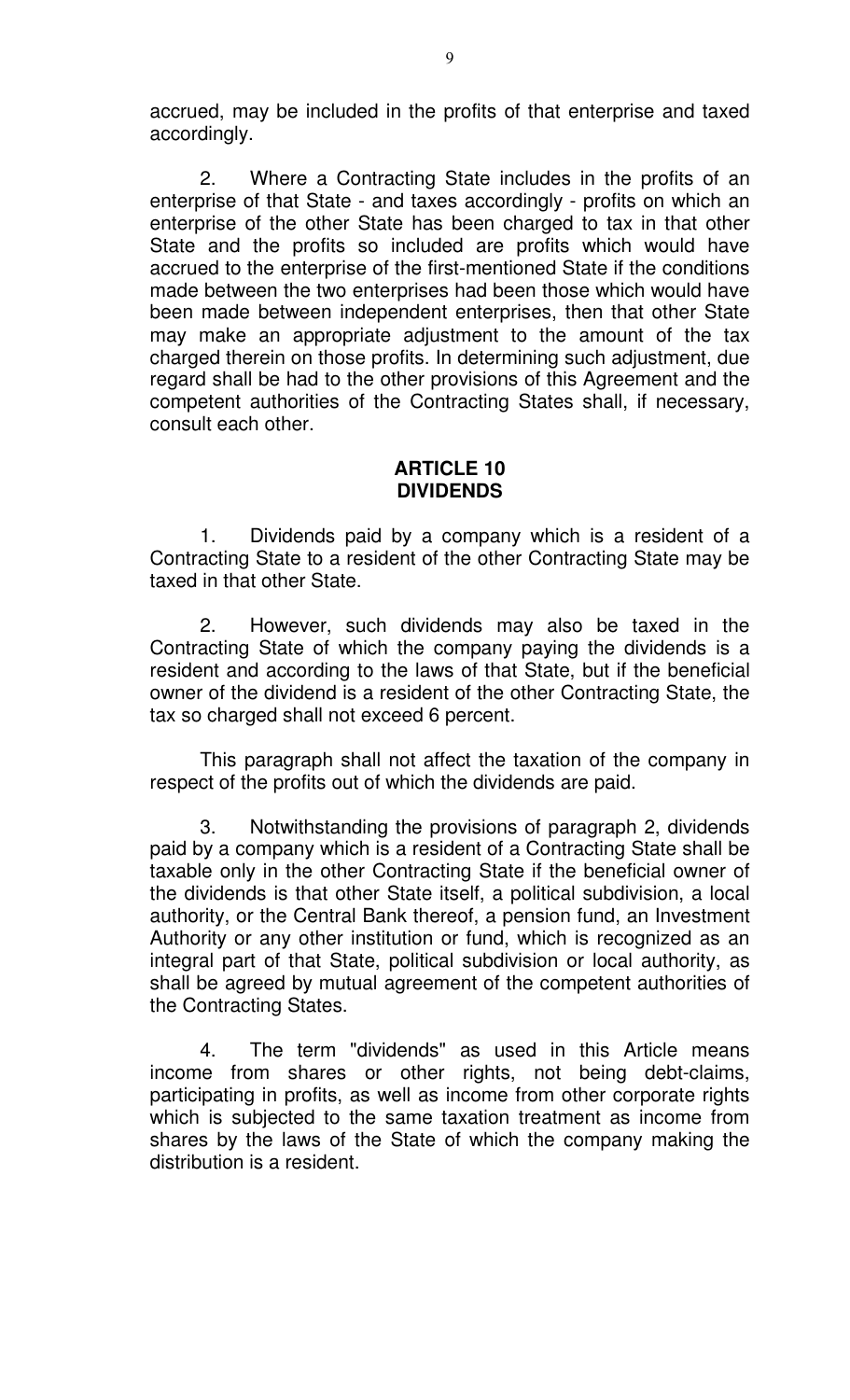5. The provisions of paragraphs 1 and 2 shall not apply if the beneficial owner of the dividends, being a resident of a Contracting State, carries on business in the other Contracting State of which the company paying the dividends is a resident, through a permanent establishment or performs in that other State independent personal services from a fixed base situated therein, and the holding in respect of which the dividends are paid is effectively connected with such permanent establishment or fixed base. In such case, the provisions of Article 7 or Article 14 shall apply.

6. Where a company which is a resident of a Contracting State derives profits or income from the other Contracting State, that other State may not impose any tax on the dividends paid by the company, except insofar as such dividends are paid to a resident of that other State or insofar as the holding in respect of which the dividends are paid is effectively connected with a permanent establishment or fixed base situated in that other State, nor subject the company's undistributed profits to a tax on the company's undistributed profits, even if the dividends paid or the undistributed profits consist wholly or partly of profits or income arising in such other State.

7. Notwithstanding any other provision of this Agreement, where a company which is a resident of a Contracting State has a permanent establishment in the other Contracting State, the profits taxable under article 7, paragraph 1, may be subject to an additional tax in that other State, in accordance with its laws, but the additional charge shall not exceed 6 per cent of the amount of those profits. This provision shall not apply, however, if the profits of the permanent establishment are beneficially owned by any of the entities provided for in paragraph 3 of this Article.

## **ARTICLE 11 INTEREST**

1. Interest arising in a Contracting State and paid to a resident of the other Contracting State may be taxed in that other State.

2. However, such interest may also be taxed in the Contracting State in which it arises and according to the laws of that State, but if the beneficial owner of the interest is a resident of the other Contracting State, the tax so charged shall not exceed 6 percent.

3. Notwithstanding the provisions of paragraph 2, interest arising in a Contracting State and paid to a resident of the other Contracting State shall be taxable only in that other State, if:

a) the beneficial owner of the interest is: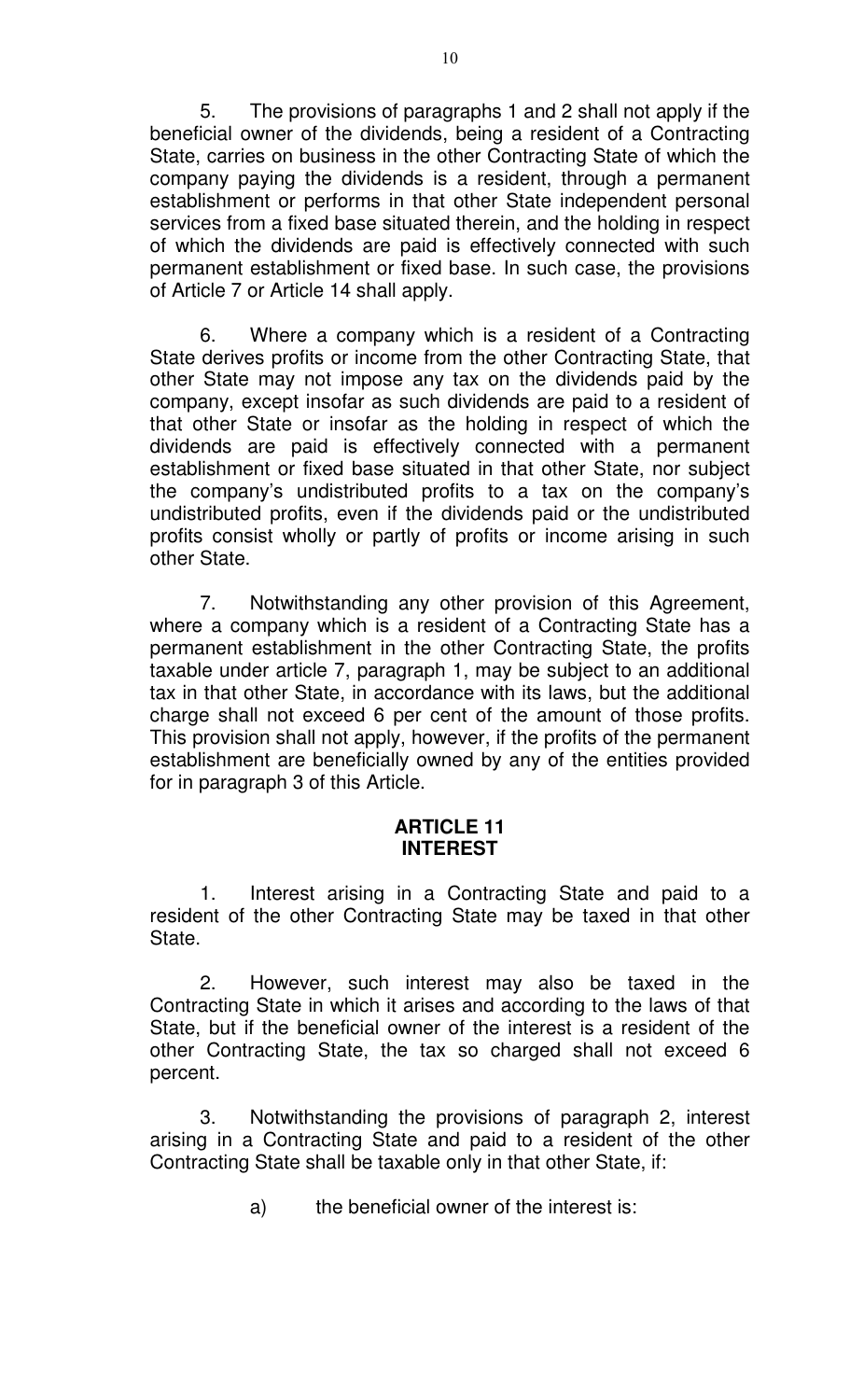(i) the Government, a political subdivision or a local authority of the other Contracting State;

(ii) in the case of Panama, the National Bank of Panama ("Banco Nacional de Panamá"), Savings Bank ("Caja de Ahorros"), Agricultural Development Bank ("Banco de Desarrollo Agropecuario"), the National Mortgage Bank ("Banco Hipotecario Nacional"), and the statutory bodies of the Government;

(iii) in the case of Qatar, the Qatar Central Bank, Qatar Investment Authority, General Retirement Authority, the Qatar Development Bank, and the statutory bodies of the Government;

(iv) any other institution or fund, which is recognized as an integral part of the other Contracting State, political subdivision or local authority, in which case it shall be agreed by mutual agreement of the competent authorities of the Contracting States;

b) the interest is paid in relation with the sale on credit of merchandise or equipment to an enterprise of a Contracting State; or

c) the interest is paid to financial institutions and other bodies as a result of financing provided by such institutions or bodies in connection with agreements concluded between the Governments of the Contracting States.

4. The term "interest" as used in this Article means income from debt-claims of every kind, whether or not secured by mortgage and whether or not carrying a right to participate in the debtor's profits, and in particular, income from public securities and income from bonds or debentures, including premiums or prizes attaching to such securities, bonds or debentures. Penalty charges for a late payment shall not be regarded as interest for the purpose of this Article.

5. The provisions of paragraphs 1, 2 and 3 shall not apply if the beneficial owner of the interest, being a resident of a Contracting State, carries on business in the other Contracting State in which the interest arises, through a permanent establishment or fixed base situated therein, and the debt-claim in respect of which the interest is paid is effectively connected with such permanent establishment or fixed base. In such case, the provisions of Article 7 or Article 14 shall apply.

6. Interest shall be deemed to arise in a Contracting State when the payer is a resident of that State. Where, however, the person paying the interest, whether he is a resident of a Contracting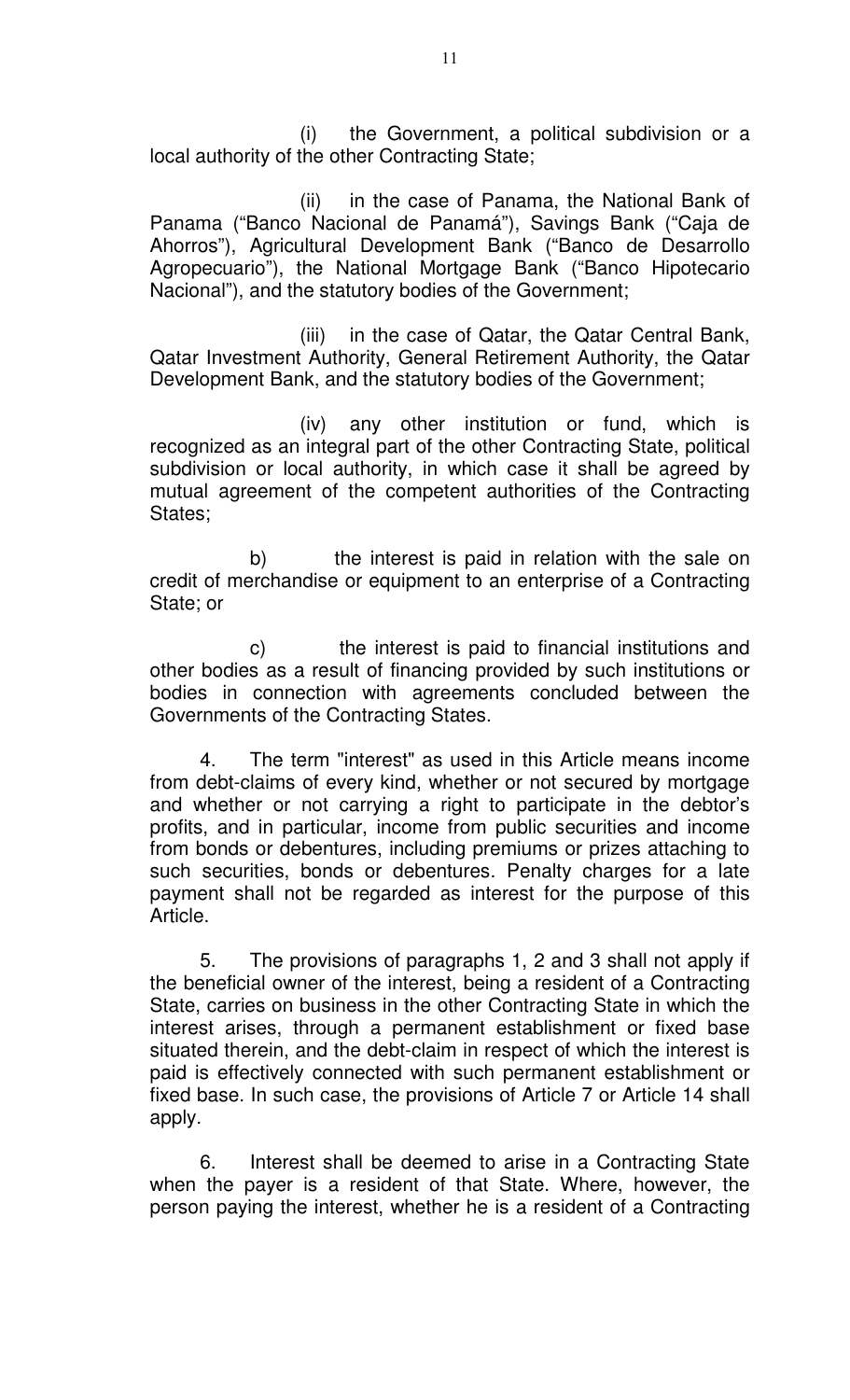State or not, has in a Contracting State a permanent establishment or fixed base in connection with which the indebtedness on which the interest is paid was incurred, and such interest is borne by such permanent establishment or fixed base, then such interest shall be deemed to arise in the Contracting State in which the permanent establishment or fixed base is situated.

7. Where, by reason of a special relationship between the payer and the beneficial owner of the interest or between both of them and some other person, the amount of the interest, having regard to the debt-claim for which it is paid, exceeds the amount which would have been agreed upon by the payer and the beneficial owner of the interest in the absence of such relationship, the provisions of this Article shall apply only to the last-mentioned amount. In such case, the excess part of the payments shall remain taxable according to the laws of each Contracting State, due regard being had to the other provisions of this Agreement.

## **ARTICLE 12 ROYALTIES**

1. Royalties arising in a Contracting State and paid to a resident of the other Contracting State may be taxed in that other State.

2. However, such royalties may also be taxed in the Contracting State in which they arise and according to the laws of that State, but if the beneficial owner of the royalties is a resident of the other contracting State, the tax so charged shall not exceed 6 percent of the gross amount of the royalties.

3. The term "royalties" as used in this Article means payments of any kind received as a consideration for the use of, or the right to use, any copyright of literary, artistic or scientific work (including cinematograph films and films, tapes or discs for radio or television broadcasting), any patent, trade mark, design or model, plan, secret formula or process, or for the use of, or the right to use, industrial, commercial or scientific equipment or for information concerning industrial, commercial or scientific experience.

4. The provisions of paragraphs 1 and 2 shall not apply if the beneficial owner of the royalties, being a resident of a Contracting State, carries on business in the other Contracting State in which the royalties arise, through a permanent establishment situated therein, or performs in the other State professional or technical services from a fixed base situated therein, and the right or property in respect of which the royalties are paid is effectively connected with such permanent establishment or fixed base. In such case, the provisions of Article 7 or Article 14, as the case may be, shall apply.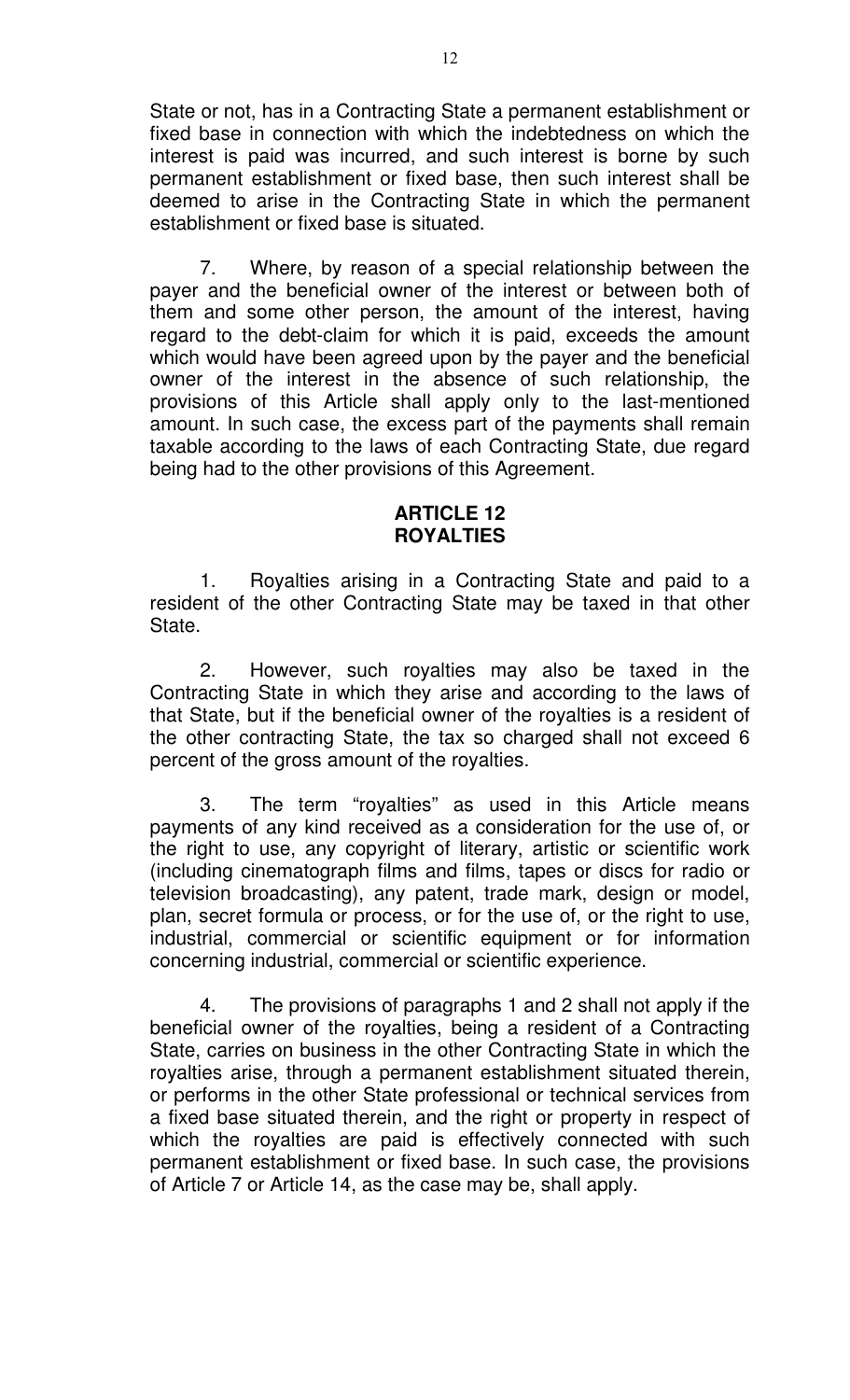5. Royalties shall be deemed to arise in a Contracting State when the payer is a resident of that State. Where, however, the person paying the royalties, whether he is a resident of a Contracting State or not, has in a Contracting State a permanent establishment or a fixed base in connection with which the liability to pay the royalties was incurred, and such royalties are borne by such permanent establishment or fixed base, then such royalties shall be deemed to arise in the State in which the permanent establishment or fixed base is situated.

6. Where, by reason of a special relationship between the payer and the beneficial owner or between both of them and some other person, the amount of the royalties, having regard the use, right or information for which they are paid, exceeds the amount which would have been agreed upon by the payer and the beneficial owner in the absence of such relationship, the provisions of this Article shall apply only to the last-mentioned amount. In such case, the excess part of the payments shall remain taxable according to the laws of each Contracting State, due regard being had to the other provisions of this Agreement.

#### **ARTICLE 13 CAPITAL GAINS**

1. Gains derived by a resident of a Contracting State from the alienation of immovable property referred to in Article 6 and situated in the other Contracting State may be taxed in that other State.

2. Gains from the alienation of movable property forming part of the business property of a permanent establishment which an enterprise of a Contracting State has in the other Contracting State or of movable property pertaining to a fixed base available to a resident of a Contracting State in the other Contracting State for the purpose of performing professional or technical services, including such gains from the alienation of such a permanent establishment (alone or with the whole enterprise) or of such a fixed base, may be taxed in that other State.

3. Gains derived by an enterprise resident of a Contracting State from the alienation of ships or aircraft operated in international traffic or movable property pertaining to the operation of such ships or aircraft shall be taxable only in that Contracting State.

4. Gains derived by a resident of a Contracting State from the alienation of shares or comparable interest representing 10 percent or more of the voting rights or capital in a company resident of the other Contracting State, when those shares or comparable interest have been held by the alienator for less than a 12-month period prior to the date of the alienation, may also be taxed in that other State.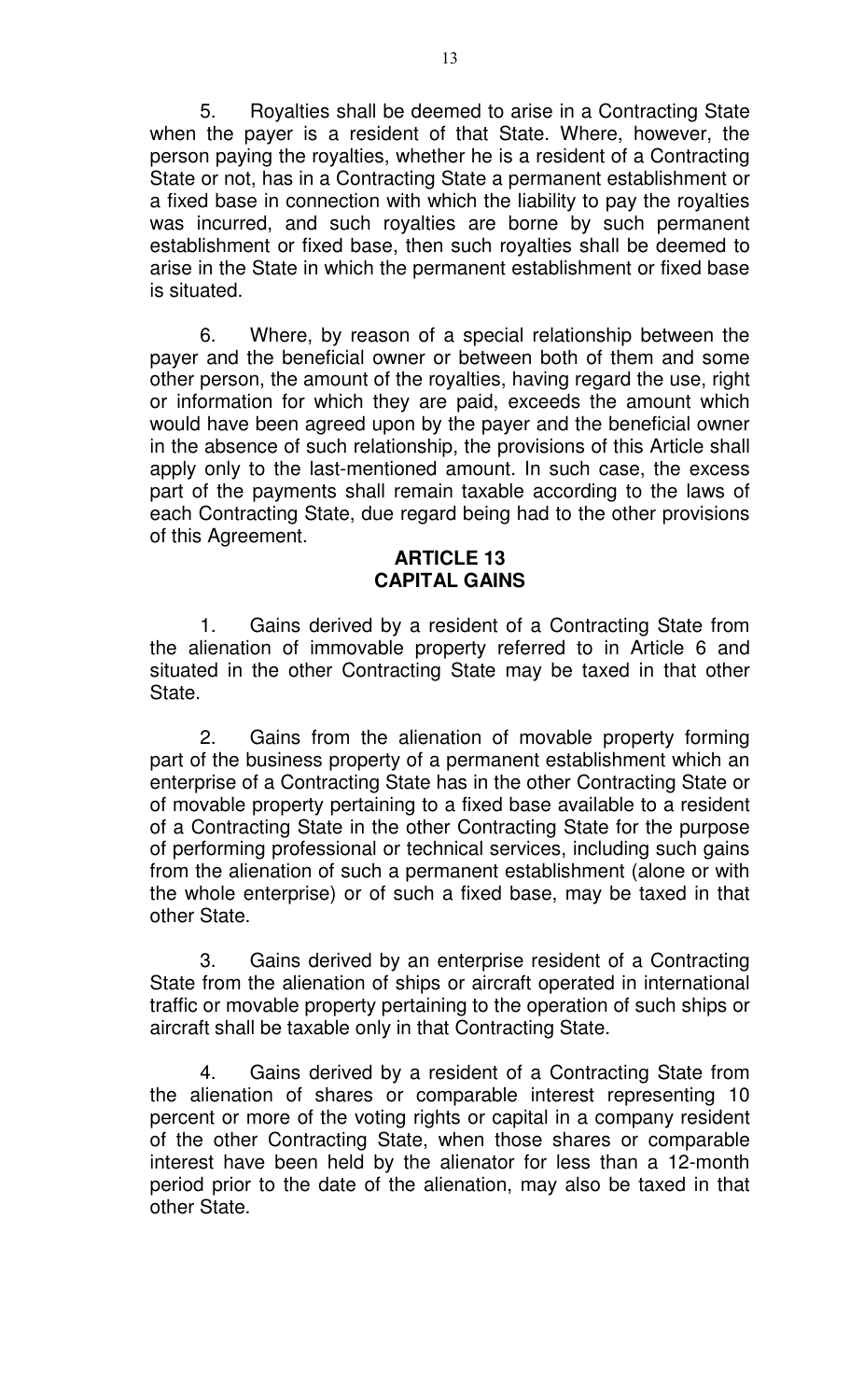5. Gains derived by a resident of a Contracting State from the alienation of shares or comparable interests deriving more than 50 per cent of their value directly or indirectly from immovable property situated in the other Contracting State may be taxed in that other State. The provision of this paragraph shall not apply if the immovable property is used in industrial projects for a continuous period of five years.

6. Gains from the alienation of any property other than that referred to in paragraphs 1, 2, 3, 4 and 5 shall be taxable only in the Contracting State of which the alienator is a resident.

#### **ARTICLE 14 INDEPENDENT PROFESSIONAL AND TECHNICAL SERVICES**

1. Income derived by a resident of a Contracting State in respect of professional services or other activities of an independent character shall be taxable only in that State except in the following circumstances, when such income may be taxed in the other Contracting State:

a) if it has a fixed base regularly available to it in the other Contracting State for the purpose of performing its activities; in that case, only so much of the income as is attributable to that fixed base may be taxed in that other Contracting State; or

b) if it has been present in the other Contracting State for a period or periods amounting to or exceeding in the aggregate 90 days in any twelve-month period commencing or ending in the taxable year concerned; in that case, only so much of the income as is derived from its activities performed in that other State may be taxed in that other State.

2. The term "professional services" includes especially independent scientific, literary, artistic, educational or teaching activities as well as the independent activities of physicians, lawyers, engineers, architects, dentists and accountants.

#### **ARTICLE 15 DEPENDENT PERSONAL SERVICES**

1. Subject to the provisions of Articles 16, 18, 19, 20 and 21, salaries, wages and other similar remuneration derived by a resident of a Contracting State in respect of an employment shall be taxable only in that State unless the employment is exercised in the other Contracting State. If the employment is so exercised, such remuneration as is derived therefrom may be taxed in that other State.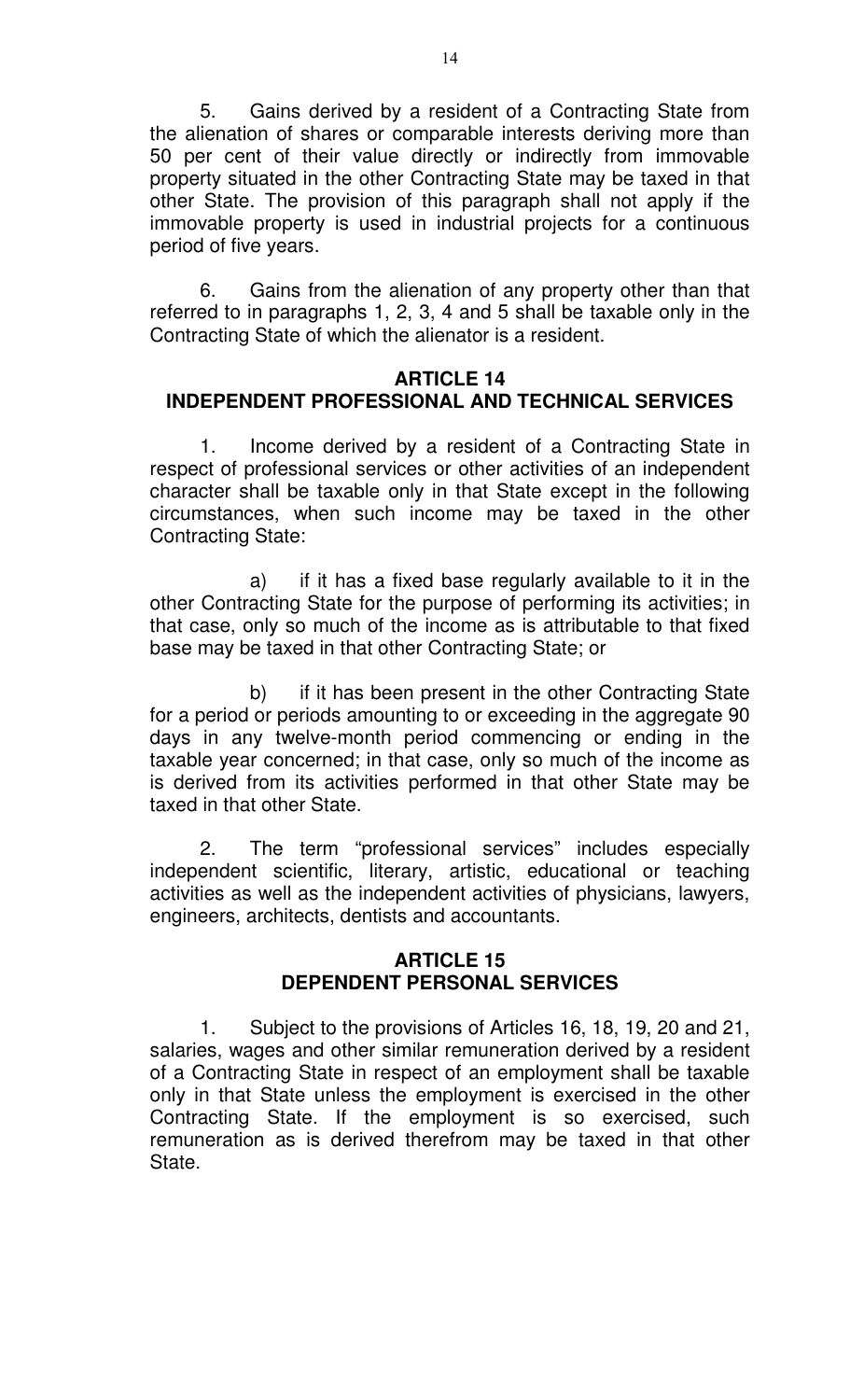2. Notwithstanding the provisions of paragraph 1, remuneration derived by a resident of a Contracting State in respect of an employment exercised in the other Contracting State shall be taxable only in the first-mentioned State if:

a) the recipient is present in the other State for a period or periods not exceeding in the aggregate 183 days in any twelve month period commencing or ending in the fiscal year concerned, and

b) the remuneration is paid by, or on behalf of, an employer who is not a resident of the other State, and

c) the remuneration is not borne by a permanent establishment which the employer has in the other State.

3. Notwithstanding the preceding provisions of this Article, remuneration derived in respect of an employment exercised aboard a ship or aircraft operated in international traffic, may be taxed in the Contracting State of which the enterprise that operates the ship or aircraft is a resident.

#### **ARTICLE 16 DIRECTORS' FEES**

Directors' fee and other similar payments, derived by a resident of a Contracting State in his capacity as a member of the board of directors of a company which is a resident of the other Contracting State, may be taxed in that other State.

## **ARTICLE 17 ARTISTES AND SPORTSPERSONS**

1. Notwithstanding the provisions of Articles 14 and 15, income derived by a resident of a Contracting State as an entertainer, such as a theatre, motion picture, radio or television artiste, or a musician, or as a sportsperson, from his personal activities as such exercised in the other Contracting State, may be taxed in that other State.

2. Where income in respect of personal activities exercised by an entertainer or a sportsperson in his capacity as such accrues not to the entertainer or sportsperson himself but to another person, that income may, notwithstanding the provisions of Articles 7, 14 and 15, be taxed in the Contracting State in which the activities of the entertainer or sportsperson are exercised.

3. Income derived by a resident of a Contracting State from activities exercised in the other Contracting State as envisaged in paragraphs 1 and 2 of this Article, shall be exempted from tax in that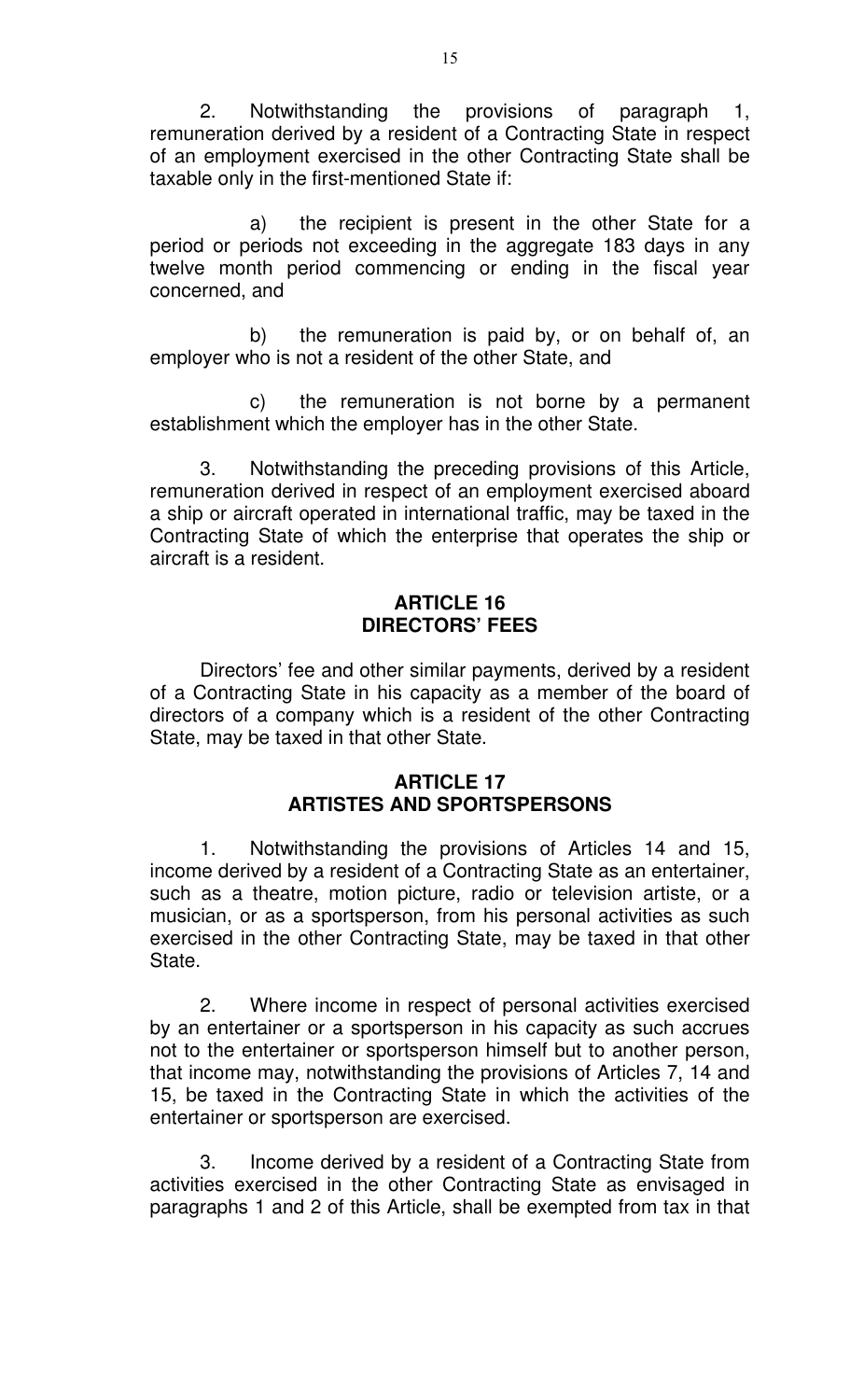other State if the visit to that other State is supported in more than 50 percent by funds of either Contracting State, a political subdivision or a local authority thereof, or takes place under a cultural agreement or arrangement between the Governments of the Contracting States.

#### **ARTICLE 18 PENSIONS AND ANNUITIES**

1. Subject to the provisions of paragraph 2 of Article 19, pensions and other similar remuneration and annuities paid to a resident of a Contracting State shall be taxable only in that State.

2. The term "annuity" means a stated sum payable periodically at stated times during life or during a specified or ascertainable period of time under an obligation to make the payments in return for adequate and full consideration in money or money's worth.

#### **ARTICLE 19 GOVERNMENT SERVICE**

1. a) Salaries, wages and other similar remuneration, other than a pension, paid by a Contracting State or a political subdivision or a local authority thereof to an individual in respect of services rendered to that State or subdivision or authority shall be taxable only in that State.

b) However, such salaries, wages and other similar remuneration shall be taxable only in the other Contracting State if the services are rendered in that other State and the individual is a resident of that other State who:

(i) is a national of that other State; or

(ii) did not become a resident of that other State solely for the purpose of rendering the services.

2. a) Any pension paid by, or out of funds created by, a Contracting State or a political subdivision or local authority thereof to an individual in respect of services rendered to that State or subdivision or authority shall be taxable only in that State.

b) However, such pension shall be taxable only in the other Contracting State if the individual is a resident of, and a national of, that State.

3. The provisions of Articles 15, 16, 17, and 18 of this Agreement shall apply to salaries, wages and similar remuneration, and to pensions in respect of services rendered in connection with a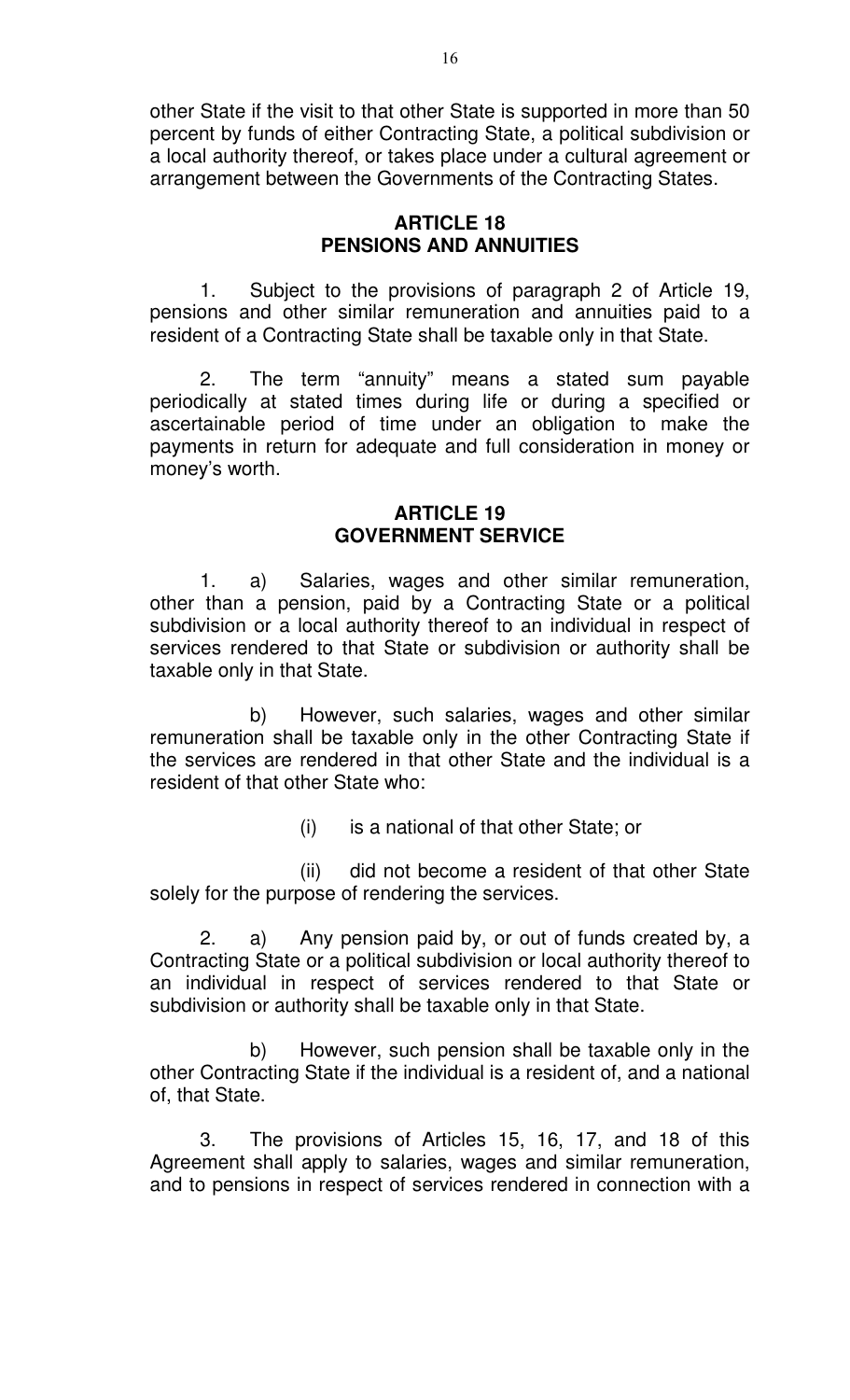business carried on by a Contracting State or a political subdivision or a local authority thereof.

#### **ARTICLE 20 TEACHERS AND RESEARCHES**

1. An individual who is or was immediately before visiting a Contracting State a resident of the other Contracting State and who, at the invitation of the Government of the first-mentioned Contracting State or of a university, college, school, museum or other cultural institution in that first-mentioned Contracting State or under an official program of cultural exchange, is present in that Contracting State for a period not exceeding three consecutive years solely for the purpose of teaching, giving lectures or carrying out research at such institution shall be exempt from tax in that Contracting State on his remuneration for such activity.

2. The provisions of paragraph 1 of this Article shall not apply to income from research if such research is undertaken not in the public interest but primarily for the private benefit of a specific person or persons.

#### **ARTICLE 21 STUDENTS AND TRAINEES**

1. Payments which a student or business apprentice or trainee who is or was immediately before visiting a Contracting State a resident of the other Contracting State and who is present in the first-mentioned Contracting State solely for the purpose of his education or training receives for the purpose of his maintenance, education or training shall not be taxed in that Contracting State, provided that such payments arise from sources outside that Contracting State.

2. In respect of grants, scholarships and remuneration from employment not covered by paragraph 1, a student, business apprentice or trainee described in paragraph 1 shall, in addition, be entitled during such education or training to the same exemptions, relief or reductions in respect of taxes available to residents of the State which he is visiting.

#### **ARTICLE 22 OTHER INCOME**

1. Items of income of a resident of a Contracting State, wherever arising, not dealt within the foregoing Articles of this Agreement shall be taxable only in that State.

2. The provisions of paragraph 1 shall not apply to income derived by a resident of a Contracting State, if the recipient of such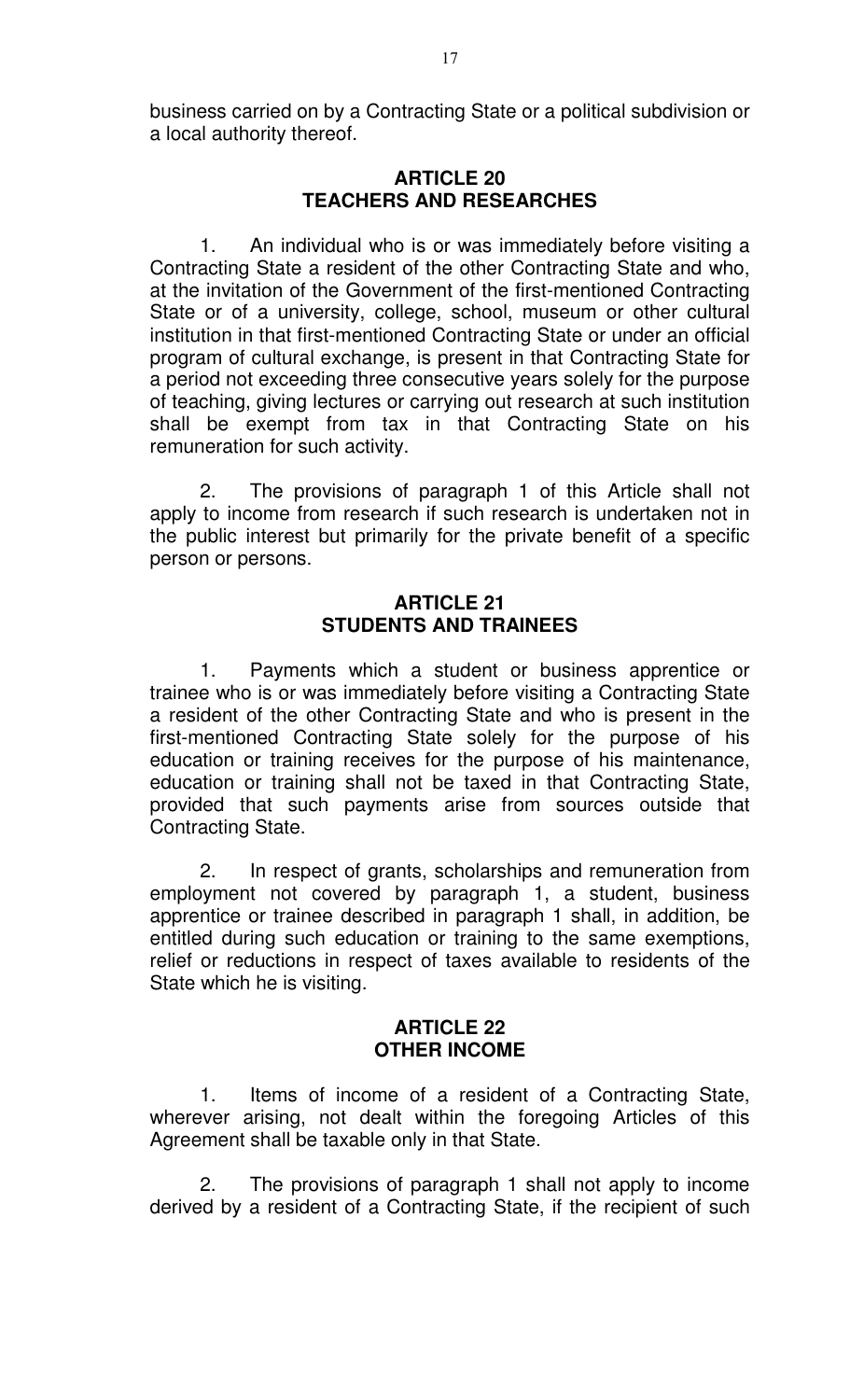income carries on business in the Contracting State through a permanent establishment situated therein, or performs in the other State independent personal services from a fixed base situated therein, and the right or property in respect of which the income is paid is effectively connected with such permanent establishment or fixed base. In such case, the provisions or Article 7 or Article 14, as the case may be, shall apply.

## **ARTICLE 23 ELIMINATION OF DOUBLE TAXATION**

Double taxation shall be avoided as follows:

1. In the case of Panama,

a) Where a resident of Panama derives income which, in accordance with the provisions of this Agreement, may be taxed in Qatar, Panama will exempt such income from taxes.

b) Where in accordance with any provision of the Agreement income derived by a resident of Panama is exempt from tax in Panama, Panama may nevertheless, in calculating the amount of tax on the remaining income of such resident, take into account the exempted income.

2. In the case of Qatar,

Where a resident of Qatar derives income which, in accordance with the provisions of this Agreement, is taxable in Panama, then Qatar shall allow as a deduction from the tax on income of that resident an amount equal to the tax paid in Panama provided that such deduction shall not exceed that part of the tax, as computed before the deduction is given, which is attributable to the income derived from Panama.

#### **ARTICLE 24 NON DISCRIMINATION**

1. Nationals of a Contracting State shall not be subjected in the other Contracting State to any taxation or any requirement connected therewith, which is other or more burdensome than the taxation and connected requirements to which nationals of that other State in the same circumstances, in particular with respect to residence, are or may be subjected. This provision shall, notwithstanding the provisions of Article 1, also apply to persons who are not residents of one or both of the Contracting States.

2. The taxation on a permanent establishment which an enterprise of a Contracting State has in the other Contracting State shall not be less favorably levied in that other State than the taxation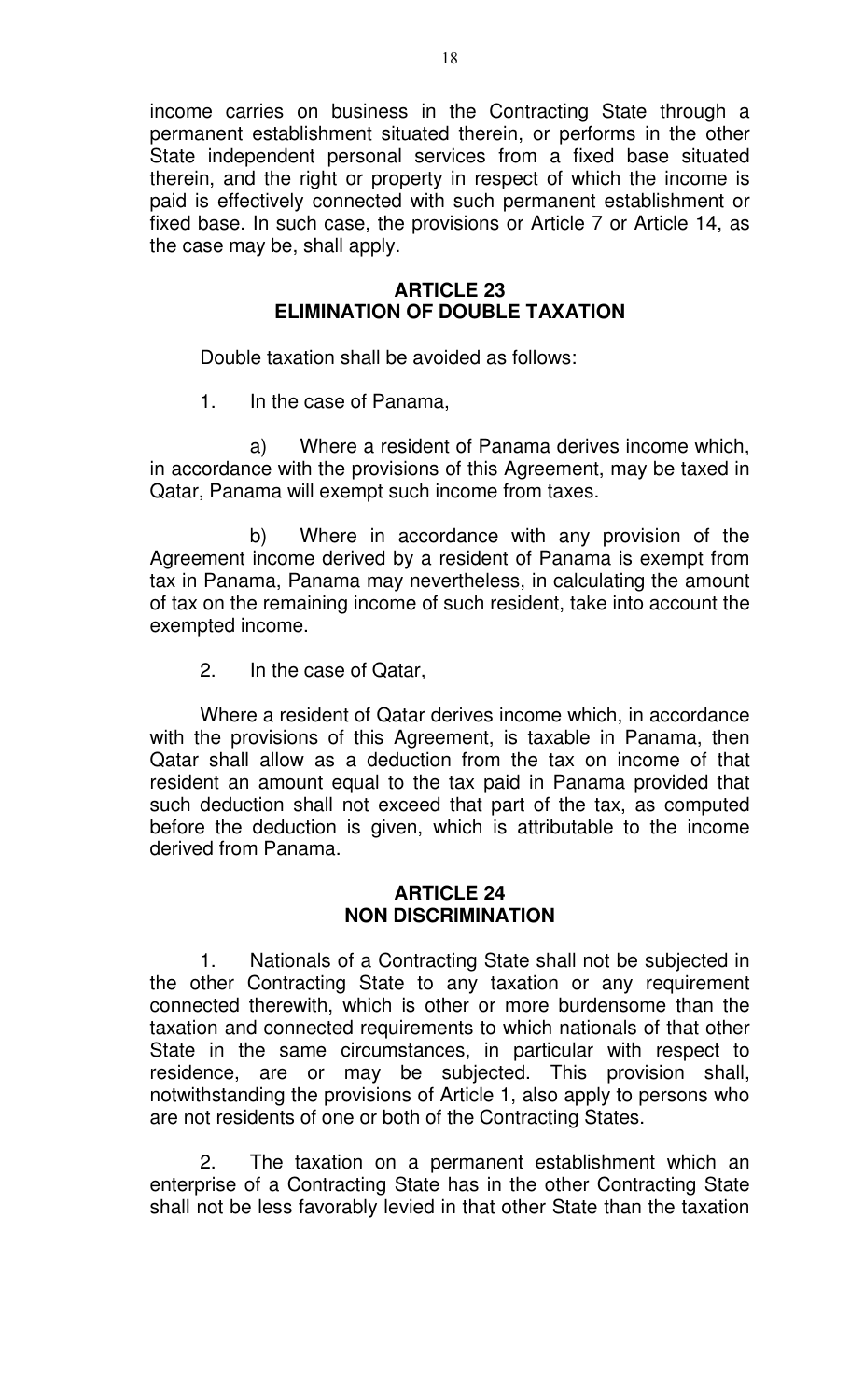levied on enterprises of that other State carrying on the same activities. This provision shall not be construed as obliging a Contracting State to grant to residents of the other Contracting State any personal allowances, reliefs and reductions for taxation purposes on account of civil status or family responsibilities which it grants to its own residents.

3. Except where the provisions of paragraph 1 of Article 9, paragraph 7 of Article 11, or paragraph 6 of Article 12, apply, interest, royalties and other disbursements paid by an enterprise of a Contracting State to a resident of the other Contracting State shall, for the purpose of determining the taxable profits of such enterprise, be deductible under the same conditions as if they had been paid to a resident of the first-mentioned State.

4. Enterprises of a Contracting State, the capital of which is wholly or partly owned or controlled, directly or indirectly, by one or more residents of the other Contracting State, shall not be subjected in the first-mentioned State to any taxation or any requirement connected therewith which is other or more burdensome than the taxation and connected requirements to which other similar enterprises of the first-mentioned State are or may be subjected.

5. The non taxation of a national of a Contracting State under its tax laws shall not be regarded as a discrimination under the provision of this Article.

6. The provisions of this Article shall, notwithstanding the provisions of Article 2, apply to taxes of every kind and description.

## **ARTICLE 25 MUTUAL AGREEMENT PROCEDURE**

1. Where a person considers that the actions of one or both of the Contracting States result or will result for him in taxation not in accordance with the provisions of this Agreement, he may, irrespective of the remedies provided by the domestic law of those States, present his case to the competent authority of the Contracting State of which he is a resident or, if his case comes under paragraph 1 of Article 24, to that of the Contracting State of which he is a national. The case must be presented within three years from the first notification of the action resulting in taxation not in accordance with the provisions of the Agreement.

2. The competent authority shall endeavor, if the objection appears to it to be justified and if it is not itself able to arrive at a satisfactory solution, to resolve the case by mutual agreement with the competent authority of the other Contracting State, with a view to the avoidance of taxation which is not in accordance with the Agreement.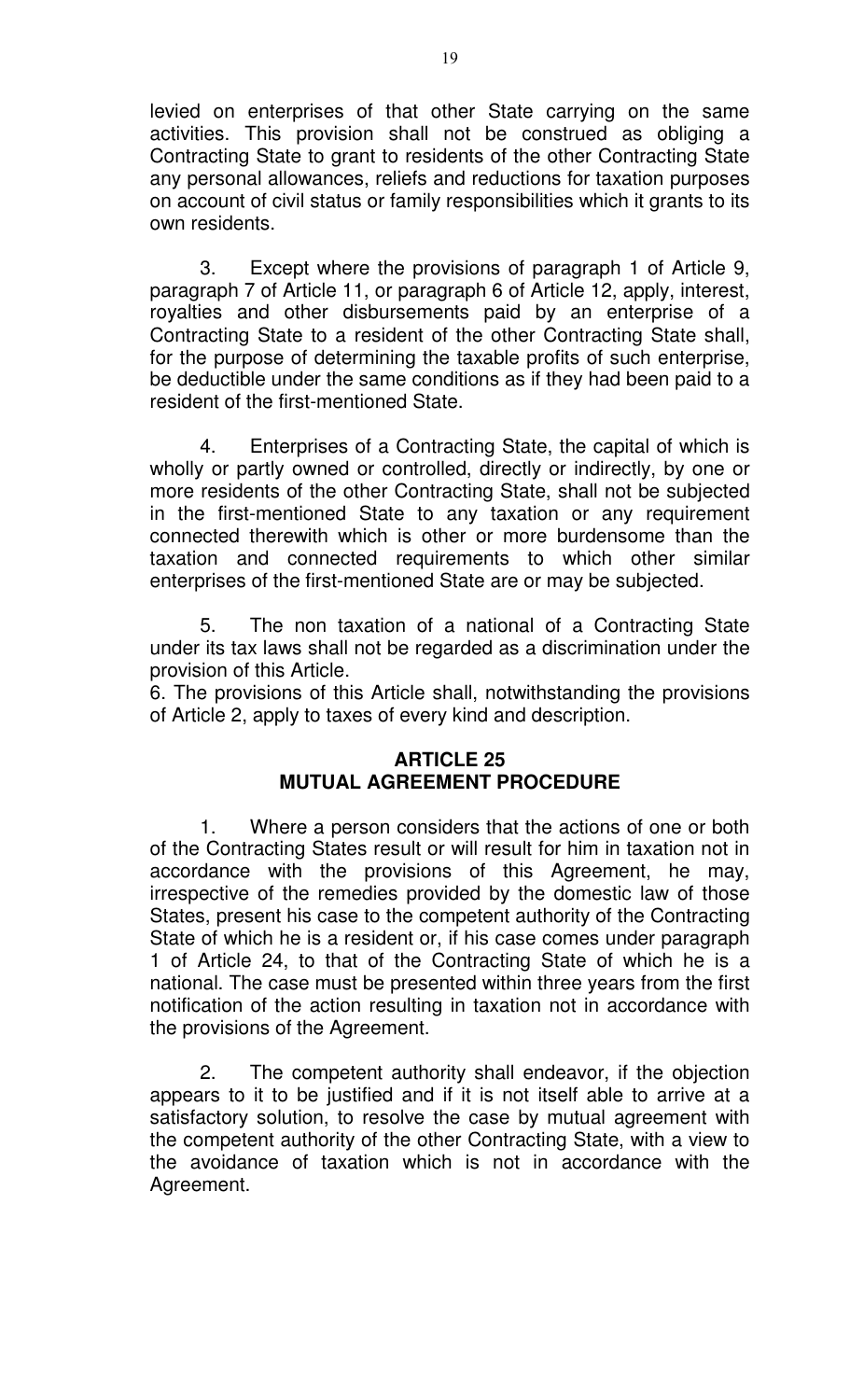3. The competent authorities of the Contracting States shall endeavor to resolve by mutual agreement any difficulties or doubts arising as to the interpretation or application of the Agreement. They may also consult together for the elimination of double taxation in cases not provided for in the Agreement.

4. The competent authorities of the Contracting States may communicate with each other directly, including through a joint commission consisting of themselves or their representatives, for the purpose of reaching an agreement in the sense of the preceding paragraphs.

#### **ARTICLE 26 EXCHANGE OF INFORMATION**

1. The competent authorities of the Contracting States shall exchange such information as is necessary for carrying out the provisions of this Agreement or to the administration or enforcement of the domestic laws concerning taxes of every kind and description imposed on behalf of the Contracting States, or of their political subdivisions or local authorities, insofar as the taxation thereunder is not contrary to the Agreement. The exchange of information is not restricted by Articles 1 and 2.

2. Any information received under paragraph 1 by a Contracting State shall be treated as secret in the same manner as information obtained under the domestic laws of that State and shall be disclosed only to persons or authorities (including courts and administrative bodies) concerned with the assessment or collection of, the enforcement or prosecution in respect of, the determination of appeals in relation to the taxes referred to in paragraph 1. Such persons or authorities shall use the information only for such purposes. They may disclose the information in public court proceedings or in judicial decisions.

3. In no case shall the provisions of paragraphs 1 and 2 be construed so as to impose on a Contracting State the obligation:

a) to carry out administrative measures at variance with the laws and administrative practice of that or of the other Contracting State;

b) to supply information which is not obtainable under the laws or in the normal course of the administration of that or of the other Contracting State;

c) to supply information which would disclose any trade, business, industrial, commercial or professional secret or trade process, or information the disclosure of which would be contrary to public policy (ordre public).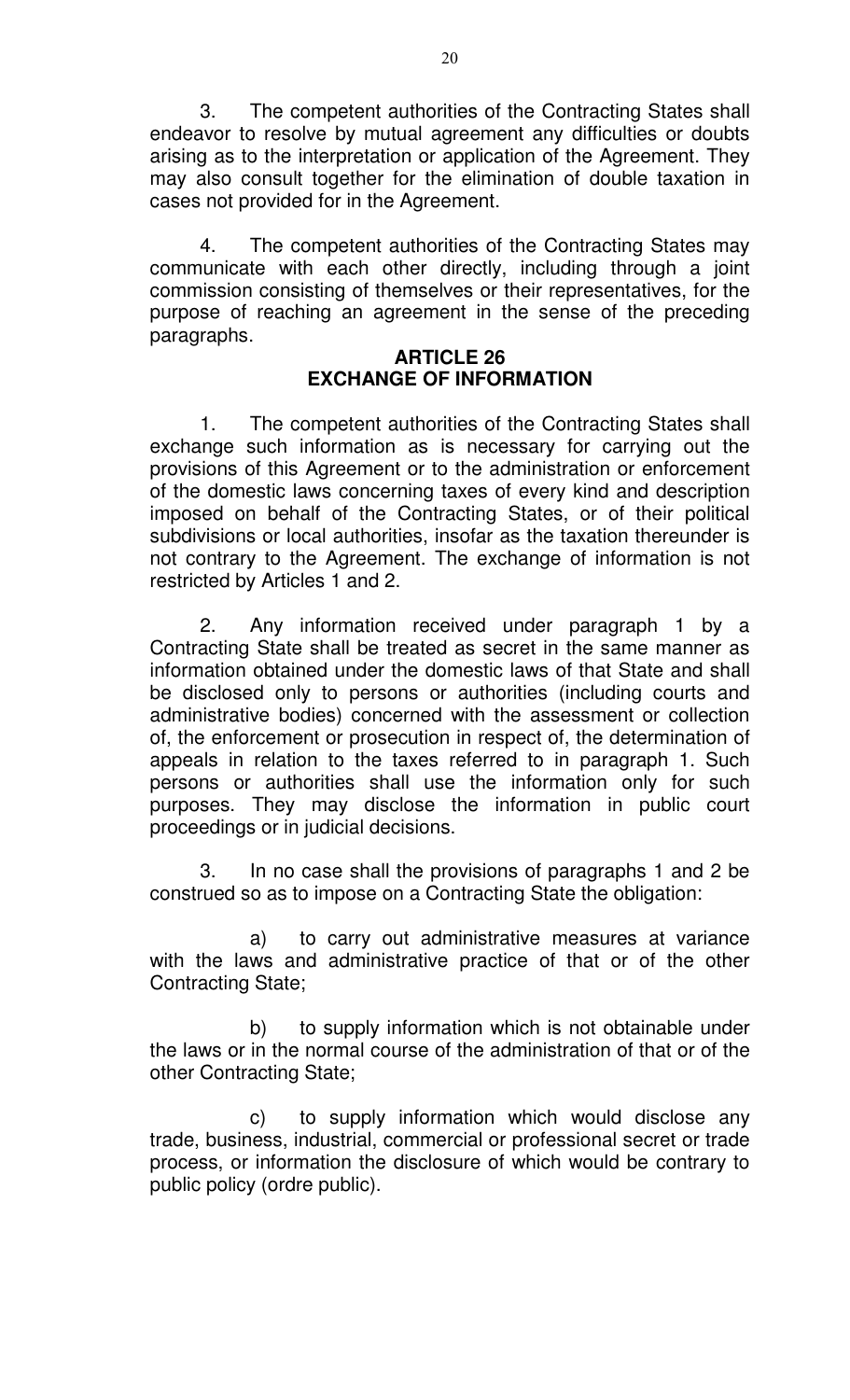4. If information is requested by a Contracting State in accordance with this Article, the other Contracting State shall use its information gathering measures to obtain the requested information, even though that other State may not need such information for its own tax purposes. The obligation contained in the preceding sentence is subject to the limitations of paragraph 3 but in no case shall such limitations be construed to permit a Contracting State to decline to supply information solely because it has no domestic interest in such information.

5. In no case shall the provisions of paragraph 3 be construed to permit a Contracting State to decline to supply information solely because the information is held by a bank, other financial institutions, nominee or person acting in an agency or a fiduciary capacity or because it relates to ownership interests in a person.

#### **ARTICLE 27**

# **MEMBERS OF DIPLOMATIC MISSIONS AND CONSULAR POSTS**

Nothing in this Agreement shall affect the fiscal privileges of members of diplomatic missions or consular posts under the general rules of International Law or under the provisions of special agreements.

#### **ARTICLE 28 ENTRY INTO FORCE**

1. The Contracting States shall notify each other in writing, through diplomatic channels, of the completion of the procedures required by their laws for the bringing into force of this Agreement. The Agreement shall enter into force on the thirtieth day from the date of the later of these notifications.

2. The provisions of this Agreement shall have effect:

a) with regard to taxes withheld at source, in respect of amounts paid or credited on or after the first day of January of the calendar year following the year in which the Agreement enters into force; and

b) with regard to other taxes, in respect of taxable years beginning on or after the first day of January of the calendar year following the year in which the Agreement enters into force.

#### **ARTICLE 29 TERMINATION**

1. This Agreement shall remain in force until terminated by a Contracting State. Either Contracting State may terminate the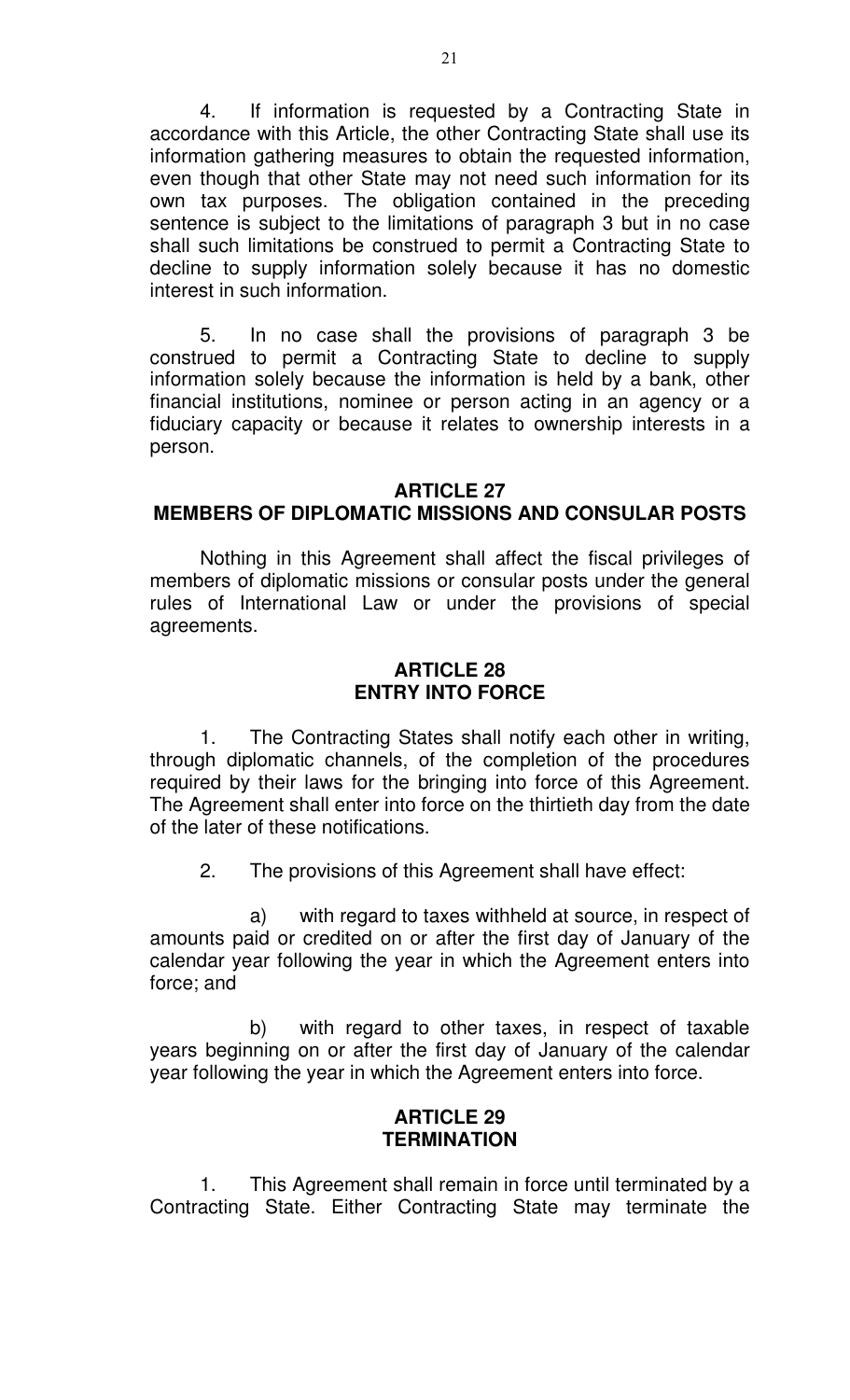Agreement, through diplomatic channels, by giving written notice of termination at least six months before the end of any calendar year following the expiration of a period of five years from the date of its entry into force.

2. This Agreement shall cease to have effect:

a) with regard to taxes withheld at source, in respect of amounts paid or credited on or after the first day of January of the calendar year following the year in which the notice is given; and

b) with regard to other taxes, in respect of taxable years beginning on or after first day of January of the calendar year following the year in which notice is given.

In witness whereof the undersigned, duly authorized thereto, have signed this Agreement.

Done in duplicate in New York, 23 day of September of 2010, in Spanish, Arabic and English languages, all texts being equally authentic. In case of any divergence, the English text shall prevail.

# **FOR THE GOVERNMENT OF THE REPUBLIC OF PANAMA (SIGNED) JUAN CARLOS VARELA R. Vice President of the Republic and Minister of Foreign Affairs**

**FOR THE GOVERNMENT OF THE STATE OF QATAR (SIGNED) SHEIKH HAMAD BIN JASSIM BIN JABR AL-THANI The Prime Minister and Minister of Foreign Affairs**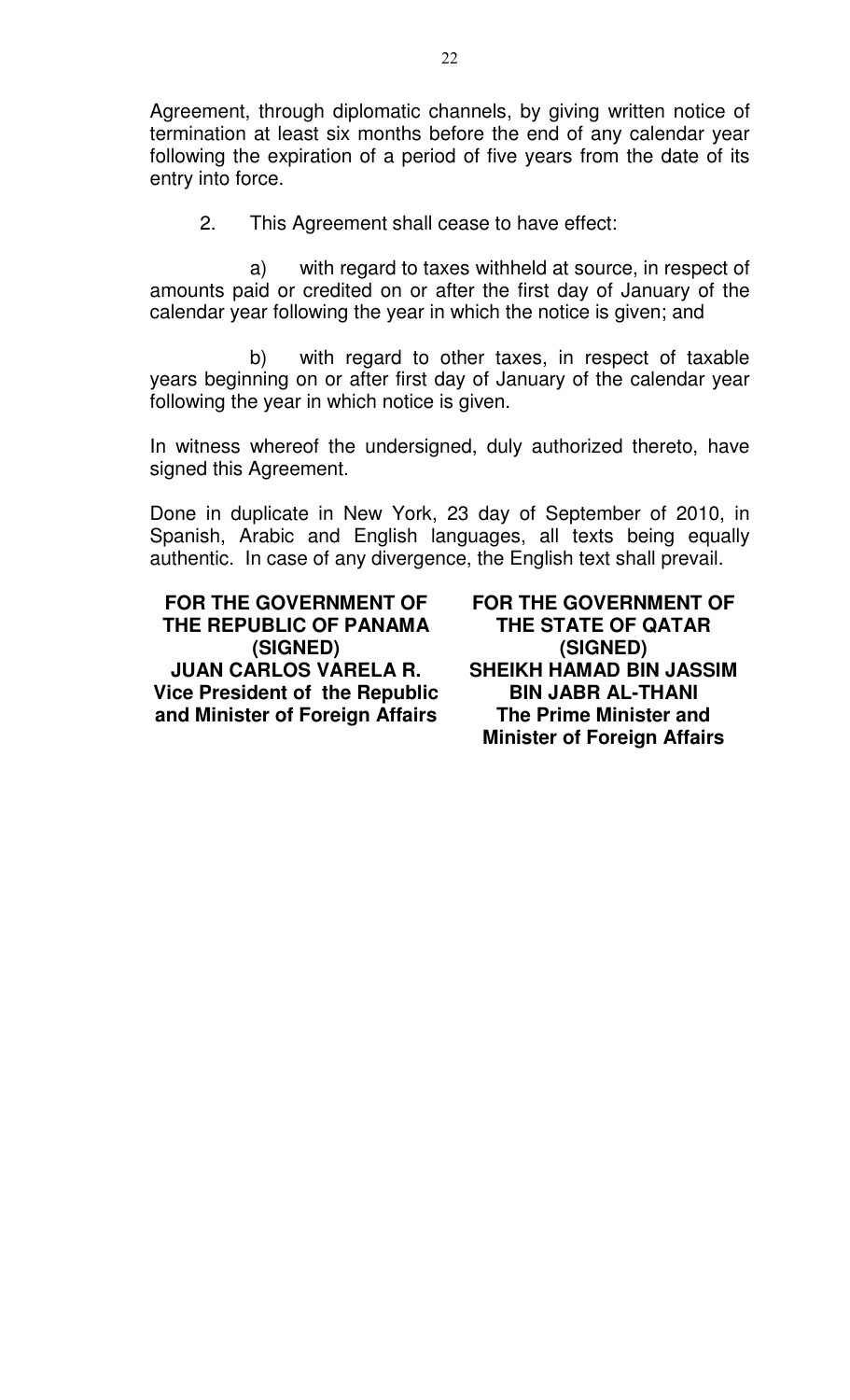#### **PROTOCOL**

At the moment of signing the Agreement between the Government of the Republic of Panama and the Government of the State of Qatar for the Avoidance of Double Taxation and the Prevention of Fiscal Evasion with Respect to Taxes on Income, the undersigned have agreed upon the following provisions which shall form an integral part of the Agreement.

1. In relation with Article 5 paragraph 3 and Article 14 paragraph 1 (b):

It is understood that for the purposes of determining the duration of activities, the period during which activities are carried on in a Contracting State by an enterprise associated with another enterprise shall be aggregated with the period during which activities are carried on by the enterprise with which it is associated if the firstmentioned activities are connected with the activities carried on in that State by the last-mentioned enterprise, provided that any period during which two or more associated enterprises are carrying on concurrent activities is counted only once. An enterprise shall be deemed to be associated with another enterprise if one is controlled directly or indirectly by the other, or if both are controlled directly or indirectly by a third person or persons.

2. In relation to Article 8:

It is understood that the provisions of this Agreement shall not apply with regards to the tolls, duties or similar payments that might be applicable upon crossing the Panama Canal.

3. In relation to Article 13 paragraph 5:

It is understood that the term "industrial project" means the process by which raw materials are transformed into products.

4. In relation to Article 14:

It is understood that this article shall apply with respect to any person rendering "independent personal services", including individuals and legal entities. A legal entity shall be deemed to meet the test under paragraph (1)(b), if its representatives, agents or employees stay in the other Contracting State for a period or periods amounting to, or exceeding, in the aggregate 90 days in any twelvemonth period.

It is also understood that Article 14 shall apply to the extent that the services being rendered qualify as "independent personal services".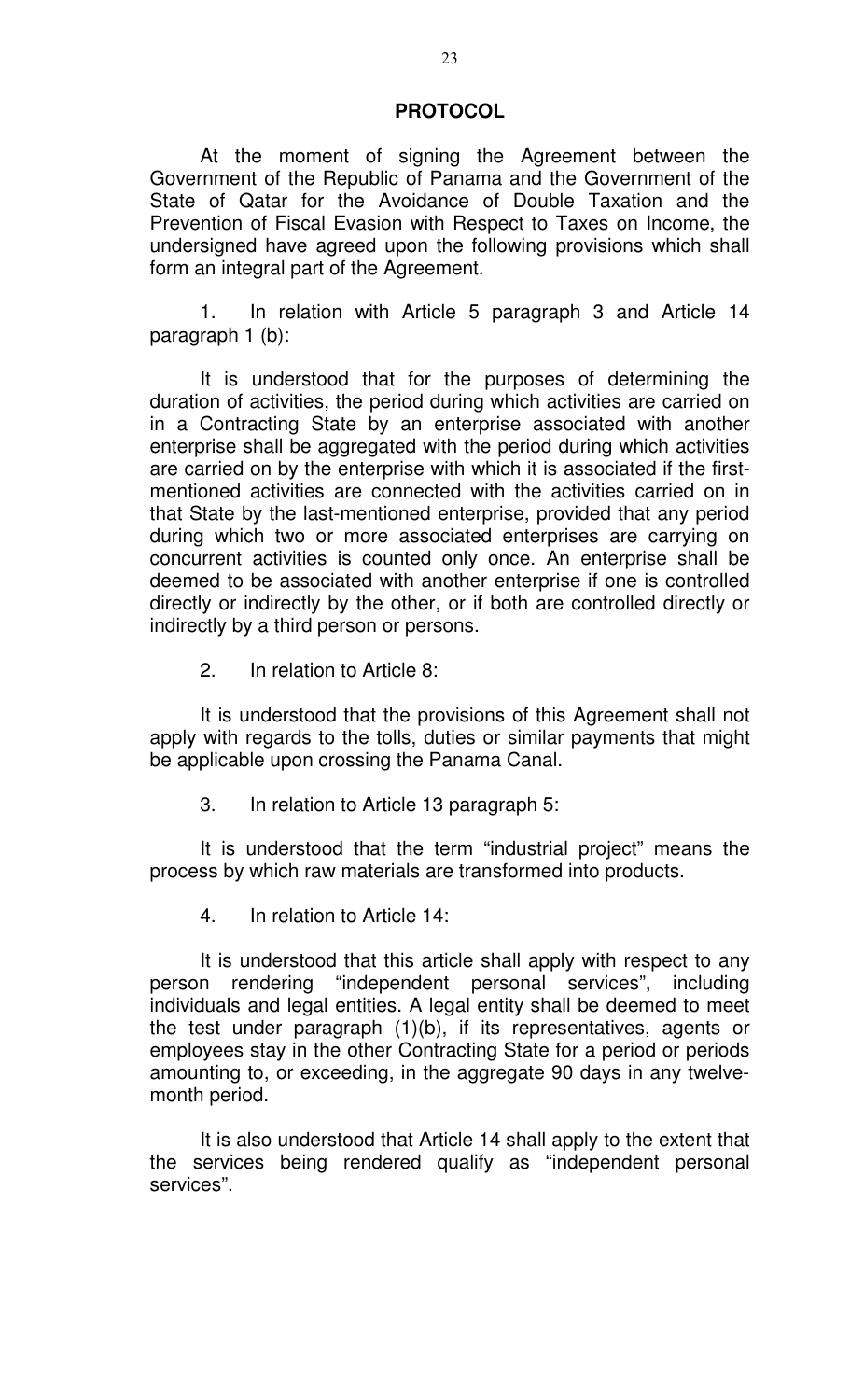5. In relation to Article 23 paragraph 1:

It is understood that paragraph 1 (a) of Article 23 shall apply regardless of whether or not Qatar has effectively taxed the income.

It is also understood that a resident of Qatar may consider as a tax credit the taxes that would have been paid in Panama should an exemption or reduction not be granted under the following regimes:

- (i) The Colon Free Zone and other free trade zones;
- (ii) Petroleum Free Zones;
- (iii) City of Knowledge;
- (iv) Panama-Pacific Special Economic Area;
- (v) Regional Headquarters;
- (vi) Export Processing zones; and

(vii) Any other income tax exemption of a similar nature that is granted under an incentive regime in Panama.

6. In relation with Article 26:

a) It is understood that exchange of information will only be requested once the requesting Contracting State has exhausted all regular sources of information available under the internal taxation procedure.

b) It is understood that the administrative assistance provided for in Article 26 does not include (i) measures aimed only at the simple collection of pieces of evidence, or (ii) when it is improbable that the requested information will be relevant for controlling or administering tax matters of a given taxpayer in a Contracting State ("fishing expeditions").

c) It is understood that the tax authorities of the requesting State shall provide the following information to the tax authorities of the requested State when making a request for information under Article 26 of the Agreement:

(i) the name and address of the person(s) under examination or investigation and, if available, other particulars facilitating that person's identification, such as date of birth, marital status, tax identification number;

> (ii) the period of time for which the information is requested;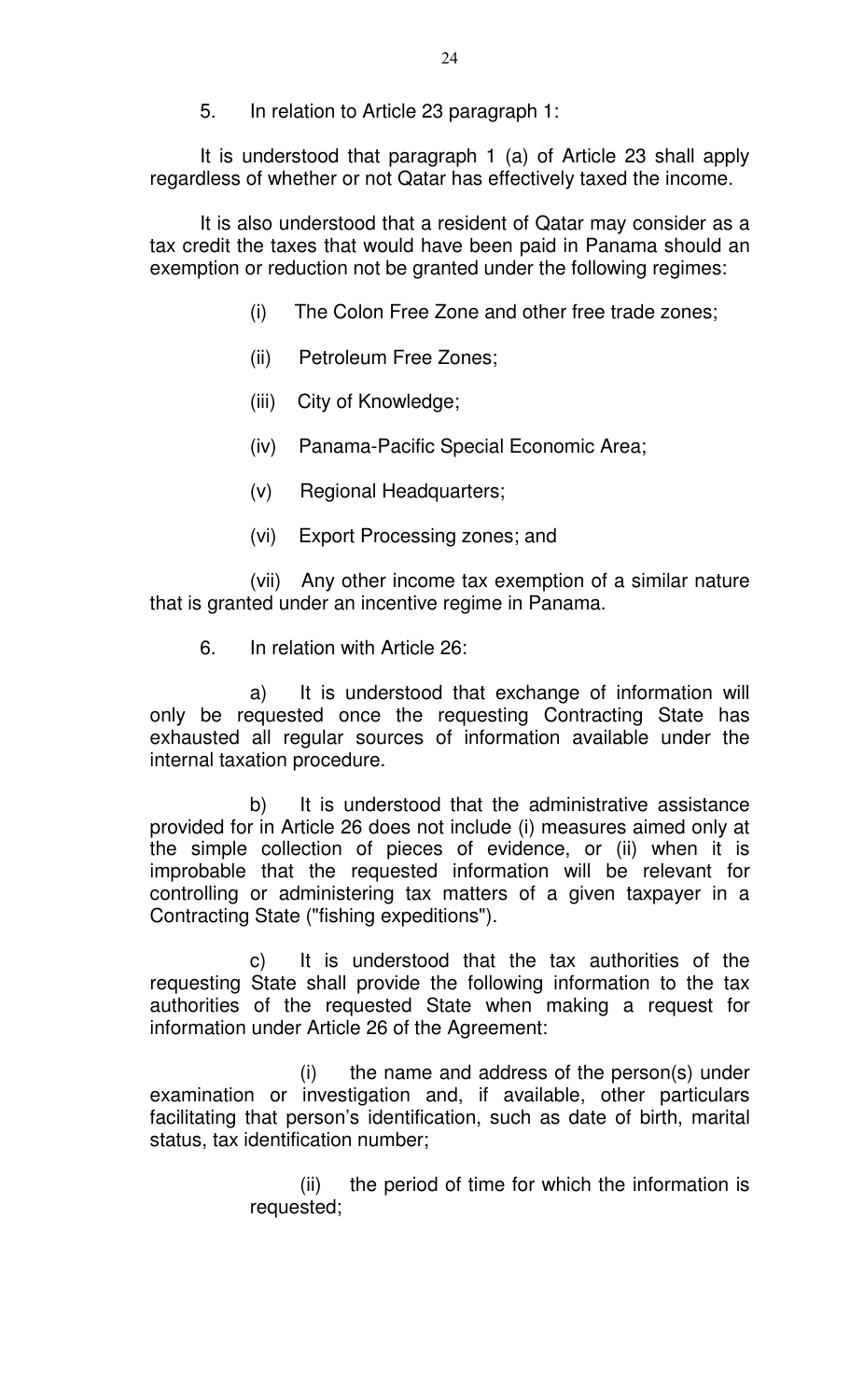(iii) a statement of the information sought including its nature and the form in which the requesting State wishes to receive the information from the requested State;

(iv) the tax purpose for which the information is

(v) the name and address of any person believed to be in possession of the requested information.

sought;

d) It is further understood that Article 26 of the Agreement shall not commit the Contracting States to exchange information on an automatic or a spontaneous basis.

e) It is understood that in case of an exchange of information, the administrative procedural rules regarding taxpayers' rights provided for in the requested Contracting State remain applicable before the information is transmitted to the requesting Contracting State.

These procedures include notifying the person in regards with the request of information from the other Contracting State, and granting the possibility for that person to file and present a stance with the tax administration before it issues a response to the requesting State. It is further understood that this provision aims at guaranteeing the taxpayer a fair procedure and not at preventing or unduly delaying the exchange of information process.

7. In relation with Article 28 paragraph 2:

With respect to the applicability of the exchange of information, the requests may be performed with regards to tax evasion and criminal tax offenses committed on or after January first of the calendar year following the year in which the Agreement enters into force.

In witness whereof the undersigned, duly authorized thereto, has signed this Protocol.

Done in duplicate in New York at the 23 day of September of 2010, in Spanish, Arabic and English languages, all texts being equally authentic. In case of any divergence, the English text shall prevail.